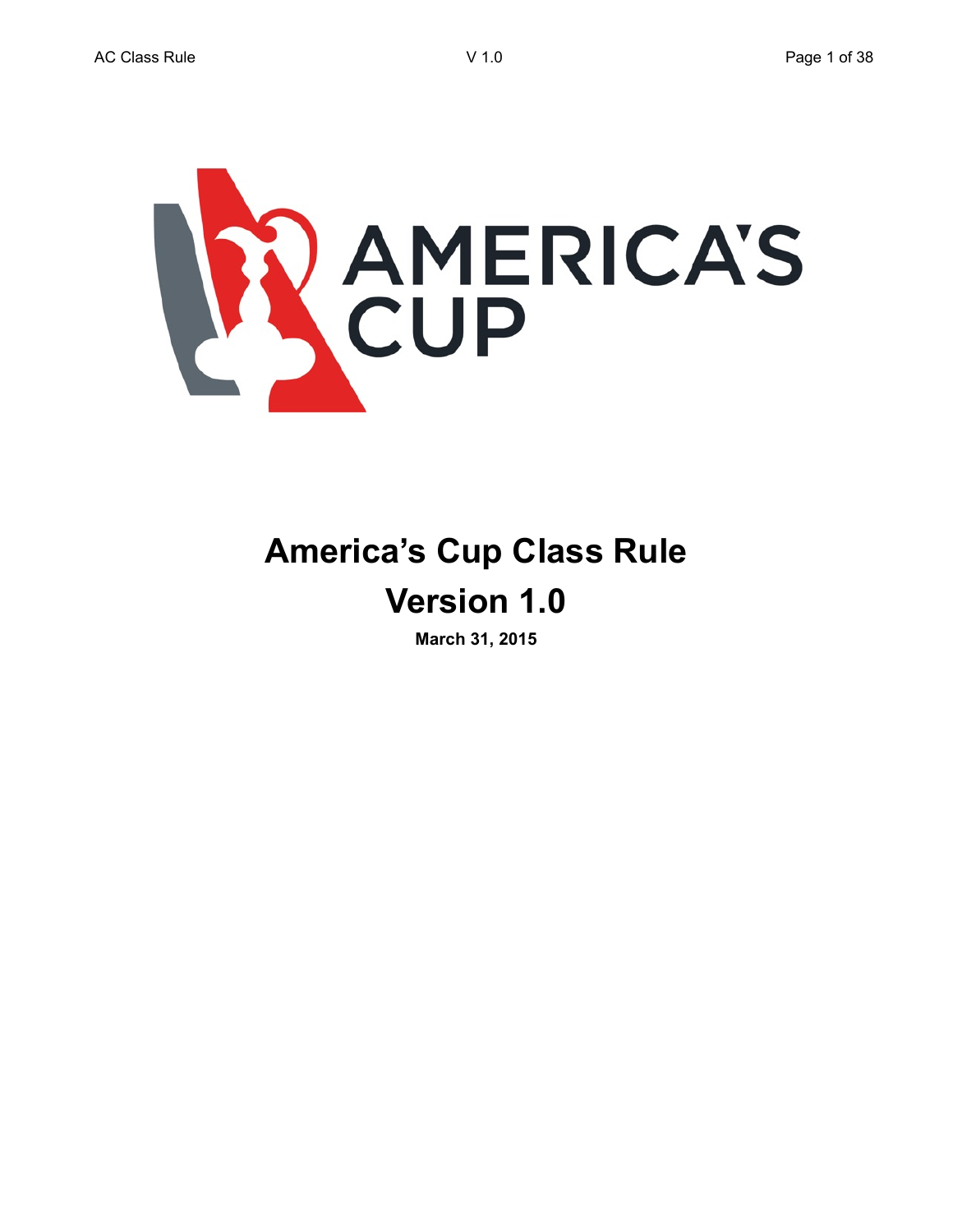# **Table of Contents**

|                                                                              | <b>SECTION A</b>                                                                                                                                                                                                                                                                 | <u>3</u>                                                                        |
|------------------------------------------------------------------------------|----------------------------------------------------------------------------------------------------------------------------------------------------------------------------------------------------------------------------------------------------------------------------------|---------------------------------------------------------------------------------|
| 1.<br>2.<br>3.                                                               | <b>LANGUAGE AND DEFINITIONS</b><br>UNITS OF MEASUREMENT<br><b>INTERPRETATION</b>                                                                                                                                                                                                 | $\sqrt{3}$<br>6<br>7<br>7                                                       |
| 4.<br>5.                                                                     | <b>AMENDMENT</b><br>AC CLASS YACHT IDENTIFICATION                                                                                                                                                                                                                                | $\overline{7}$                                                                  |
|                                                                              | <b>SECTION B</b>                                                                                                                                                                                                                                                                 | <u>7</u>                                                                        |
| 6.<br>7.<br>8.<br>9.<br>10.<br>11.<br>12.<br>13.<br>14.<br>15.<br>16.<br>17. | <b>GENERAL</b><br><b>HULLS</b><br><b>CROSS STRUCTURE</b><br><b>TRAMPOLINE</b><br><b>RUDDERS and RUDDER WINGS</b><br><b>DAGGERBOARDS</b><br><b>WING</b><br><b>RIGGING</b><br>JIB<br>ADJUSTMENT OF CONTROL SURFACES<br>MANUAL POWER AND STORED ENERGY<br><b>CREW</b>               | $\overline{7}$<br>9<br>11<br>13<br>13<br>14<br>15<br>16<br>17<br>17<br>19<br>19 |
|                                                                              | <b>SECTION C</b>                                                                                                                                                                                                                                                                 | 20                                                                              |
| 18.<br>19.<br>20.<br>21.<br>22.                                              | GENERAL LIMITS ON MATERIALS AND CONSTRUCTION<br>HULL AND CROSS STRUCTURE LIMITS ON MATERIALS AND CONSTRUCTION<br>WING SPAR LIMITS ON MATERIALS AND CONSTRUCTION<br>HARDWARE AND RIGGING LIMITS ON MATERIALS AND CONSTRUCTION<br>SURFACE FINISHES AND BOUNDARY LAYER INTERFERENCE | 20<br>21<br>21<br>21<br>21                                                      |
|                                                                              | <b>SECTION D</b>                                                                                                                                                                                                                                                                 | <u>23</u>                                                                       |
| 23.<br>24.<br>25.<br>26.<br>27.<br>28.                                       | <b>MEASUREMENT MARKS</b><br><b>DECLARATIONS</b><br><b>INSPECTION AND MEASUREMENT</b><br><b>MEASUREMENT PROCEDURES</b><br><b>MEASUREMENT CONDITIONS</b><br><b>MEASUREMENT CERTIFICATE</b>                                                                                         | 23<br>23<br>23<br>24<br>24<br>25                                                |
|                                                                              | <b>APPENDIX A - MEASUREMENT CERTIFICATE</b>                                                                                                                                                                                                                                      | <u>26</u>                                                                       |
|                                                                              | <b>APPENDIX B - DECLARATIONS</b>                                                                                                                                                                                                                                                 | <u>28</u>                                                                       |
|                                                                              | <b>APPENDIX C - HULLS CONFIGURATION DIAGRAM</b>                                                                                                                                                                                                                                  | 31                                                                              |
|                                                                              | <b>APPENDIX D - CROSS STRUCTURE</b><br><b>APPENDIX D - CROSS STRUCTURE DIAGRAM</b>                                                                                                                                                                                               | <u>32</u><br><u>33</u>                                                          |
|                                                                              | <b>APPENDIX G - SAFETY EQUIPMENT</b>                                                                                                                                                                                                                                             | <u>36</u>                                                                       |
|                                                                              | <b>APPENDIX H - STRUCTURAL TESTING</b>                                                                                                                                                                                                                                           | <u>37</u>                                                                       |
|                                                                              | <b>APPENDIX I — MEDIA AND RACE COMMITTEE EQUIPMENT</b>                                                                                                                                                                                                                           | <u>38</u>                                                                       |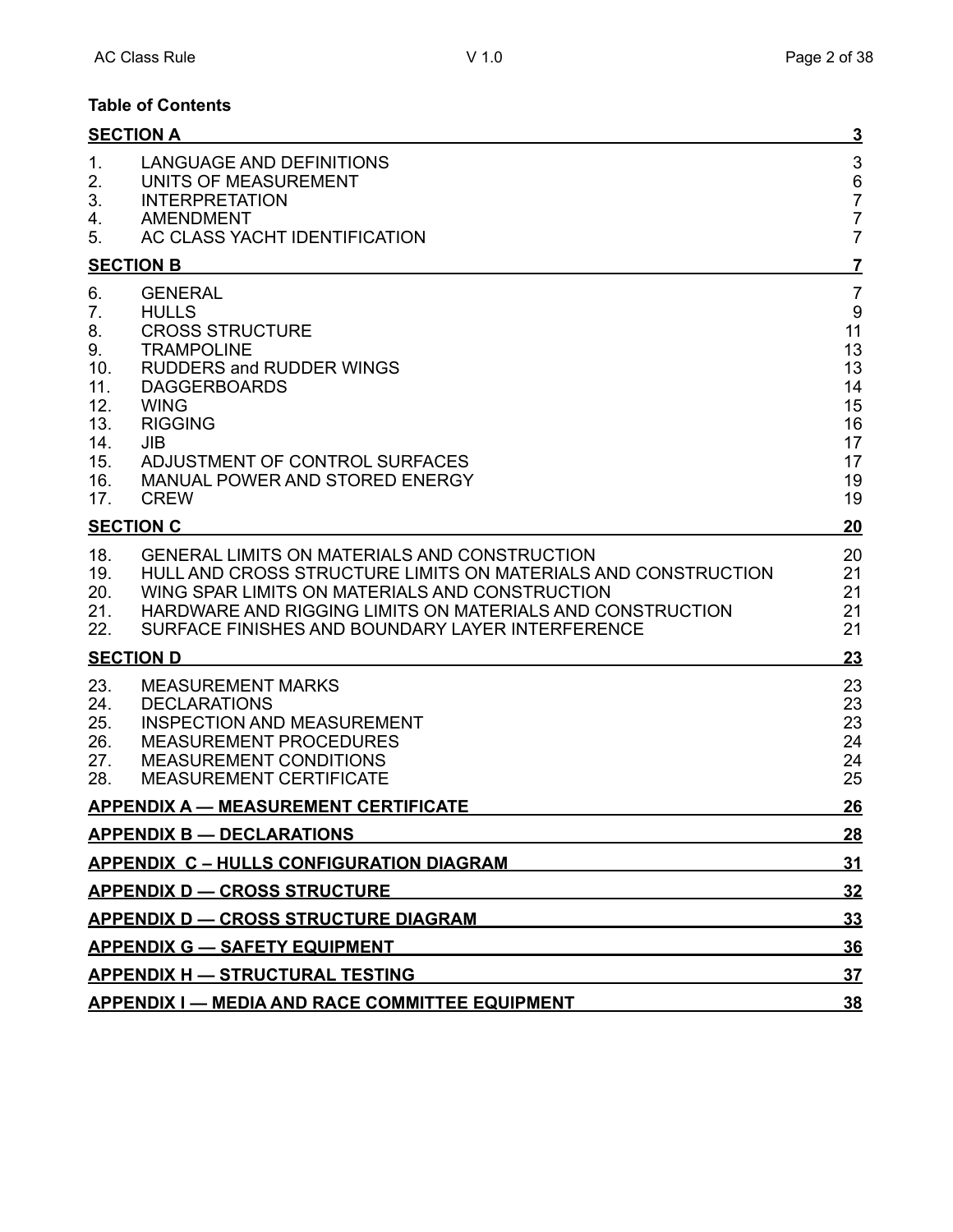# **INTRODUCTION**

**Competitors** are ultimately and solely responsible for the safety and structural integrity of the whole (and any part or parts) of their **AC Class Yacht**. No express or implied warranty of safety and/or structural integrity shall result from compliance with the whole or any part of this **AC Class Rule**. For the avoidance of doubt, any structural testing required for compliance with the **AC Class Rule** does not guarantee safety or structural integrity nor does it relieve the **Competitor** of this responsibility

While racing, **Competitors** shall ensure that their **AC Class Yacht** complies with the **AC Class Rule**.

The "America's Cup" word mark and the America's Cup trophy are registered trademarks of America's Cup Properties, Inc. All other intellectual property rights in and to this **AC Class Rule**, including any and all amendments or revisions, are owned by Golden Gate Yacht Club in its capacity as trustee of the America's Cup.

Copyright © 2015 Golden Gate Yacht Club (in its capacity as trustee of the America's Cup). All rights reserved.

#### **SECTION A**

## **1. LANGUAGE AND DEFINITIONS**

- 1.1. The official language of the **AC Class Rule** is English. Except for words defined herein, the meaning of any word will be determined by reference to the Oxford English Dictionary. When there is more than one definition in the Dictionary, the **Measurement Committee** will determine the appropriate definition, and may consult other references in making that determination.
- 1.2. When a term is used in its defined sense, it is printed in bold type.
- 1.3. The words "shall", "must", and "will" are mandatory. The words "can" and "may" are permissive.
- 1.4. In interpreting this **AC Class Rule**, the definitions in Article 1 of the **Protocol** shall apply, and:
	- (a) **appendage** means any component that is wholly or partially submerged at any time during racing that is connected to and external to the **hull** canoe body, or a **rudder wing** that is connected to a **rudder**, and including integral components that extend from outside the **hull** into the **hull** (e.g. **daggerboard** head or **rudder** stock). **Appendage** does not include **cross structure**, **daggerboard** bearings, **rudder** bearings, **daggerboard** fairings, other fairings that are above 0.100 m above **MWP**, deck hardware and small fittings;
	- (b) **appendage measurement condition** means the condition of the **AC Class Yacht** as specified in Rule 27.2;
	- (c) **cant axis** means a **daggerboard** axis of rotation that is within 3.0 degrees of parallel to a **longitudinal** axis;
	- (d) **clew** means the area on the surface of a **jib** within 1.000 m of the **clew point**;
	- (e) **clew point** means the intersection of the **leech** and **foot**, projected as necessary;

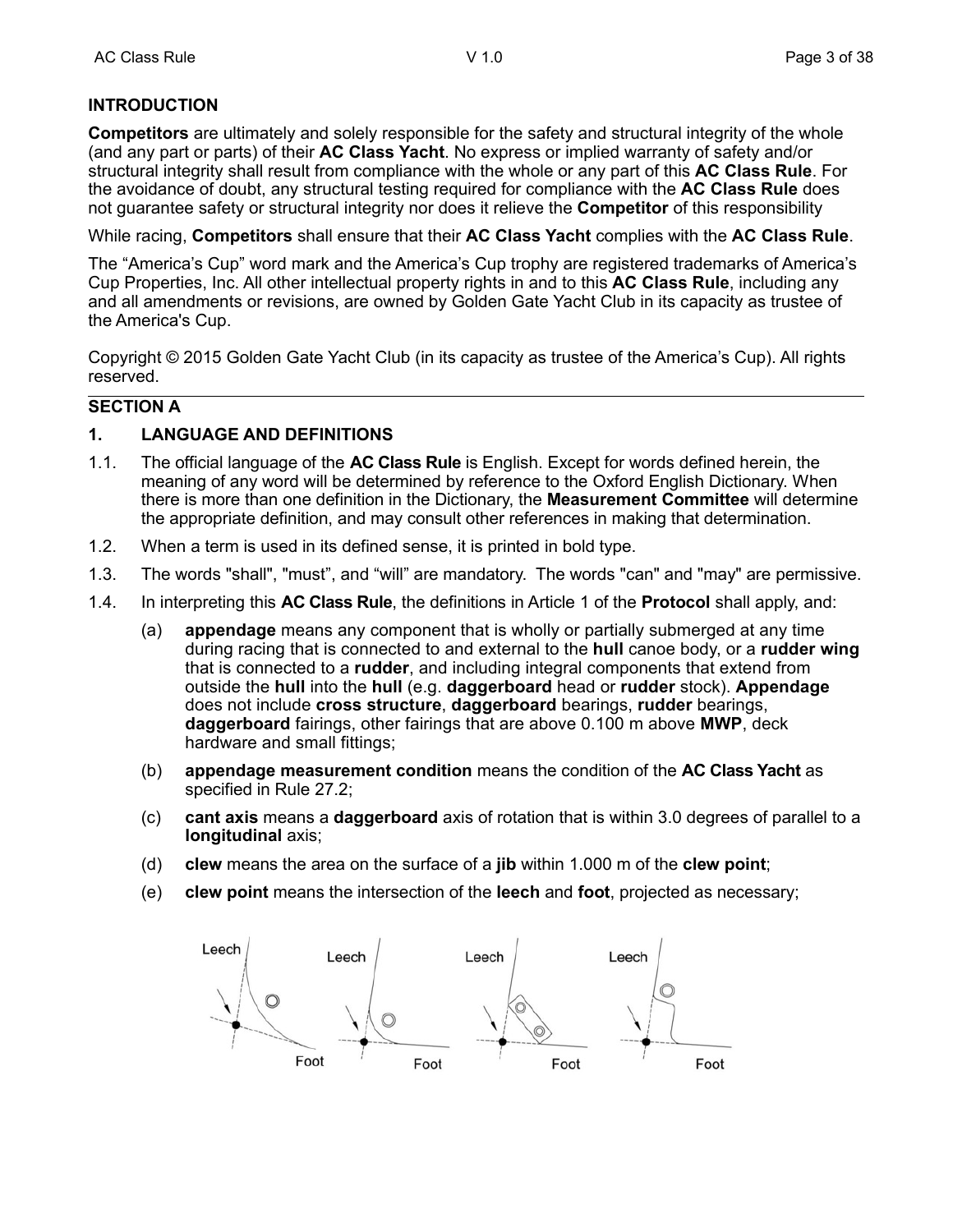- **(f) control surfaces** means the **wing, jib, daggerboards, rudders** and their attached **rudder wings**
- **(g) cross structure** means the components used to connect the **hulls** or to support the **wing**, **rigging** or **jib**, including any part of these components which extend into the **hull** and that are removed from the **hull** if the **AC Class Yacht** is disassembled and including non-structural aerodynamic fairings attached to these components, but excluding trampolines. The **wing, rigging** or the **jib** may also be supported from fittings attached to the **hulls**;
- (h) **daggerboard** means a retractable **appendage** primarily used to affect leeway or generate **vertical** force. The term **daggerboard** is synonymous with bilge board, centerboard, daggerfoil, lifting keel and sliding keel;
- (i) **fiber modulus** means the batch-nominal elastic modulus of the fibers in an **FRP** laminate with the modulus measured with impregnated tows, by extensometers, between 1000 and 6000 microstrains; the **Measurement Committee** will accept the following testing methods (and may accept other similar methods): SACMA-SRM16, ASTM D 4018, or JIS R 7601;
- (j) **foot** means the bottom edge of the **jib** in its normal configuration when in use;
- (k) **FRP** means fiber-reinforced polymer matrix composites;
- (l) **head** means the intersection of the **luff** or the extension of the **luff** and a line perpendicular to the **luff** that is coincident with the uppermost point on the surface of the **jib**;



- (m) **hull** means one of two canoe bodies, which together displace the majority of the **AC Class Yacht**'s weight when floating in **measurement condition**;
- (n) **hull centerplane** means the **longitudinal** plane of symmetry of a **hull**;
- (o) **interpretation** means an explanation or clarification of the **AC Class Rule** issued in writing by the **Measurement Committee** in accordance with Rule 3;
- (p) **jib** means the sail set forward of the **wing;**
- (q) **luff** means the forward edge of the **jib,** excluding head pennants or tack pennants;
- (r) **leech** means the aft edge of the **jib**;
- (s) **longitudinal** means the vector cross product of **transverse** and **vertical**;
- (t) **LP** means the distance, measured perpendicular to the **luff**, from the **luff** to the **clew point** of a **jib**;
- (u) **manual** means the input is only provided by one or several crew member(s) and such input is not limited to actions with the crew's hands;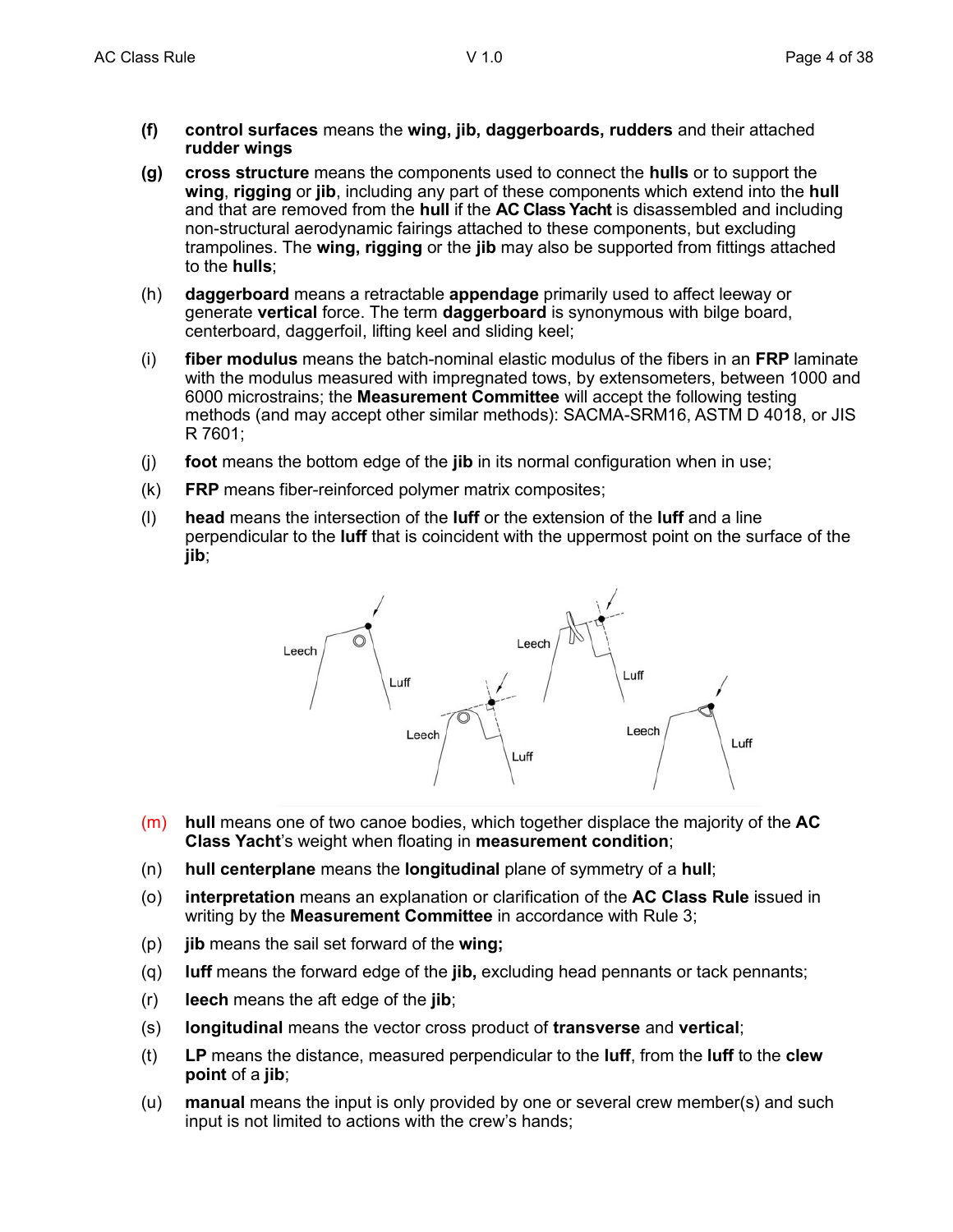- (v) **maximum beam** means the greatest distance on the **transverse** axis of the **AC Class Yacht**, with all components at their greatest distance from the **yacht centerplane**, excluding **wing**, **appendages** and associated lifting posts, or winch handles;
- (w) **measurement condition** means the condition of the **AC Class Yacht** as specified in Rule 27.1;
- (x) **measurement weight** means the weight of the **AC Class Yacht** in **measurement condition**;
- (y) **measurer** means a person appointed by the **Measurement Committee** to perform measurement services or compliance checks. A **measurer** may or may not be a member of the **Measurement Committee**;
- (z) **MWP** is the horizontal reference plane as defined in the **hull** IGES file;
- (aa) **rake axis** in relation to:
	- (i) a **daggerboard** means the axis of rotation that is within 0.5 degrees of orthogonal to the **cant axis**; or
	- (ii) a **rudder** means the axis of rotation within 1.0 degree of parallel to a **transverse**  axis.
- (bb) **rigging** means ropes, cables or rods that are primarily loaded in tension and are essentially ineffective in compression;
- (cc) **rudder** means a movable **appendage** primarily used to affect steerage;
- (dd) **rudder wing** means an **appendage** attached to a **rudder** and primarily used to affect pitch;
- (ee) **sailing weight** means the sum of the **measurement weight** and the weight of the **wing** when the **wing** is in **wing measurement condition.**
- (ff) **stem plane** means the **vertical transverse** plane that passes through the forward-most point of the **hulls** including fittings attached to **hulls**;
- (gg) **stern plane** means the **vertical transverse** plane that passes through the aft-most point of the **hulls** including fittings attached to **hulls**;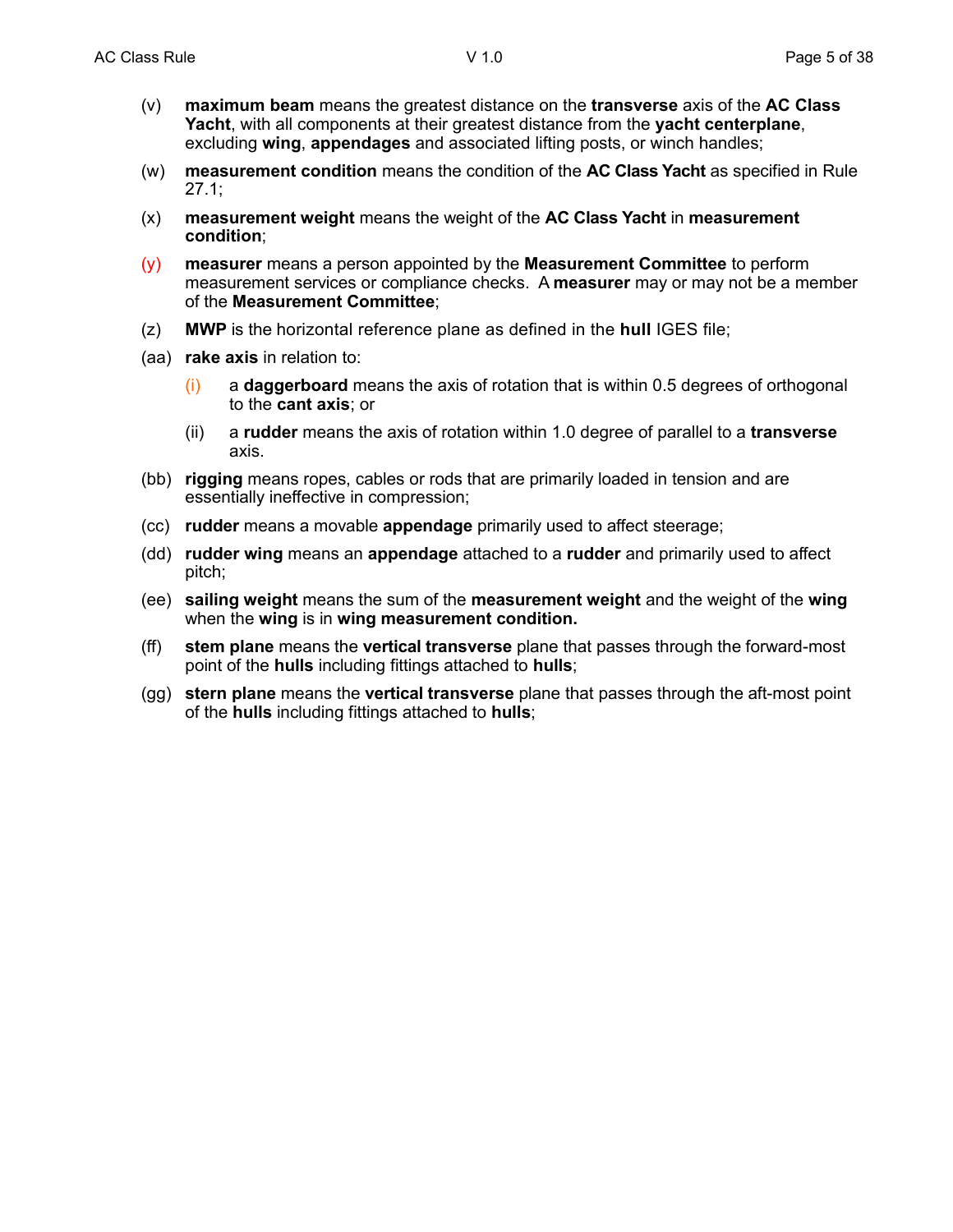(hh) **tack** means the intersection of the **luff** and **foot**, projected as necessary;



- **(jj) transverse** means orthogonal to the **yacht centerplane**;
- (kk) **vertical** means orthogonal to **MWP**;
- (ll) **wing** means a rigid or semi-rigid structure, similar to an aircraft wing fixed approximately **vertical**ly to provide propulsion from the wind;

(mm) **wing centerplane** means the **wing**'s plane of symmetry;

- (nn) **wing datum plane** means the plane orthogonal to the designed leading edge of the **wing** through Appendix E point "A", orthogonal to the **wing centerplane**;
- (oo) **wing measurement condition** means the condition used to measure the weight and center of gravity of the **wing** per Rule 27.3;
- (pp) **wing measurement position** means the **wing** with all movable measured **wing** surfaces oriented symmetrically about the **wing centerplane** and with the **wing centerplane** leveled to the satisfaction of the **measurer**;
- (qq) **wing rotation point** means the point about which the lowest compressive load-bearing component of the **wing** rotates relative to the **AC Class Yacht**;
- (rr) **wing spar** means the spar, made up of two **wing spar** sections, that carries most of the compression loads due to sail (including **wing**) and **rigging** loads, and which are substantially transferred to the yacht through the **wing rotation point**;
- (ss) **wing top plane** means the plane through points C and D on the top of the **wing**, and orthogonal to the **wing centerplane** as shown on the **wing** Appendix E
- (tt) **yacht centerplane** means the plane of symmetry of the **AC Class Yacht** that is orthogonal to **MWP** and lies between the two hulls.

# **2. UNITS OF MEASUREMENT**

- 2.1. **Vertical**, **longitudinal** and **transverse** references to a **wing** assume the **wing datum plane** is parallel to **MWP**.
- 2.2. The Metric System shall be used for all measurements. Unless a Rule requires otherwise, the following resolutions shall be used:
	- (a) length measured in meters to three decimal places, except that **jib**s shall be measured to two decimal places;
	- (b) **sailing weight**, **measurement weight,** and **wing** weight measured in kilograms to the nearest 5 kg;
	- (c) areas measured in square meters to two decimal places;
	- (d) volumes measured in cubic meters or liters, as specified herein, to two decimal places;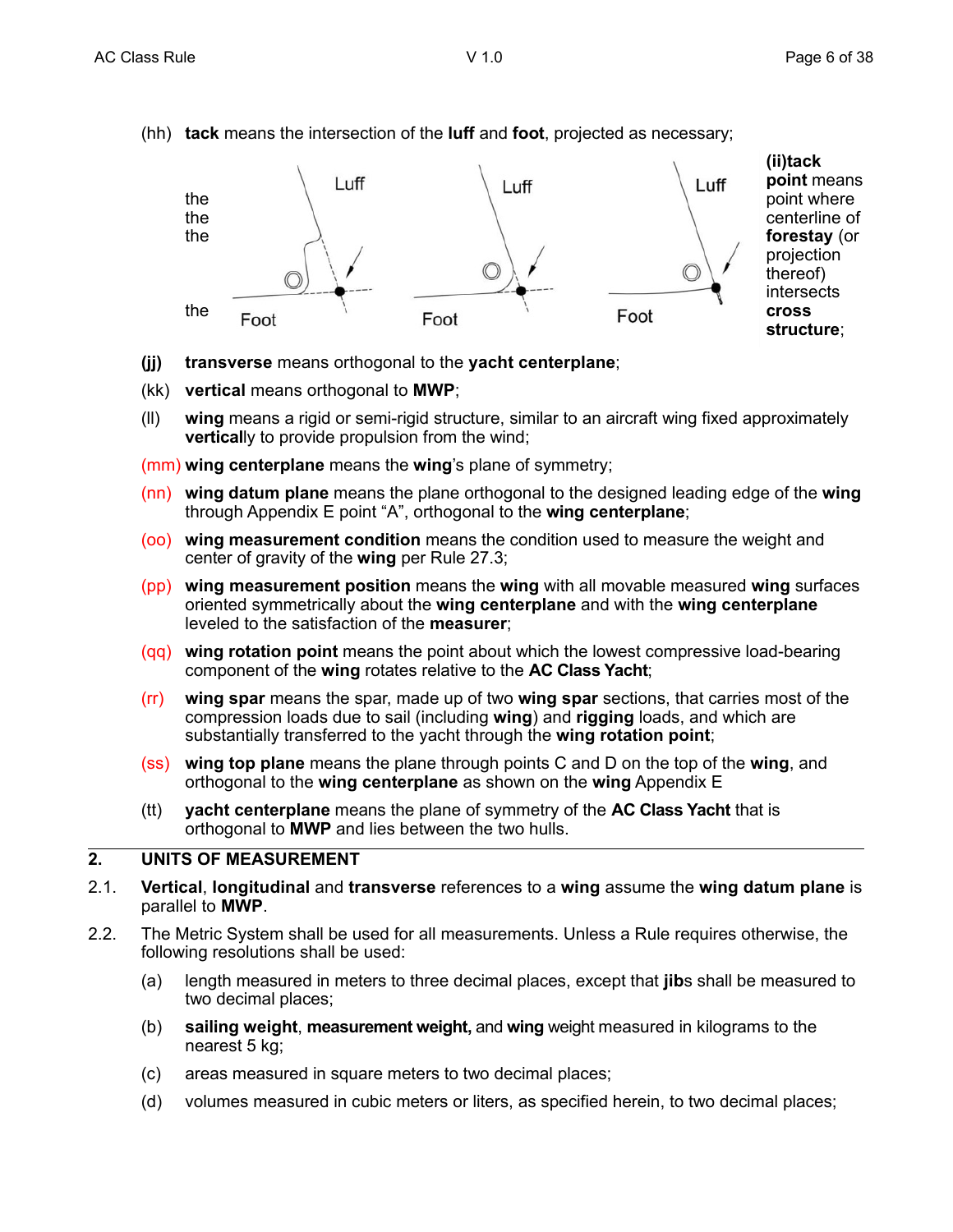- (e) angles measured to the nearest 0.25 degree; and
- (f) any other measurement taken to a degree of precision determined by the **Measurement Committee** to be appropriate.
- 2.3. The measuring equipment used by the **Measurement Committee** shall be the reference devices for determining compliance with the **AC Class Rule**.
- 2.4. Herein, "between" two points or numbers means inclusive of those points or numbers, i.e., "between 1.000 m and 2.000 m" means "between 1.000 m and 2.000 m inclusive."

#### **3. INTERPRETATION**

- 3.1. A **Competitor** may seek an **interpretation** by submitting a request in writing to the **Measurement Committee**, or the **Measurement Committee** may initiate an **interpretation**. The **Measurement Committee** shall issue **interpretations** publicly within 21 days of the receipt of the request or receipt of any additional required information. The **Measurement Committee** may request a longer period subject to agreement of the **Competitor** seeking the **interpretation**.
- 3.2. A **Competitor** shall not rely on any advice or opinion from a **measurer** or a member of the **Measurement Committee** other than through an **interpretation**.
- **3.3.** If a **Competitor** fails to obtain an **interpretation** regarding a characteristic of design or construction, the **Measurement Committee**, with the approval of the **Regatta Director**, may refuse to issue or may withdraw the **AC Class Yacht'**s measurement certificate until such characteristic is the subject of an **interpretation** which permits it.

#### **4. AMENDMENT**

- 4.1. The **AC Class Rule** may be amended at any time by unanimous consent of **Competitors** still competing and the **Regatta Director**, except that:
	- (a) At any time the **Measurement Committee**, in consultation with **Competitors** and with the approval of the **Regatta Director**, may amend the **AC Class Rule** with respect to safety equipment, media equipment, or event branding, including their impact on **sailing weight**;
	- **(b)** Subject to Rule 4.1 (c), prior to May 31, 2015, the **AC Class Rule** may be amended with the approval of the **Defender,** and a majority of the **Challengers** in the **Challenger Committee**, in any respect.
	- (c) Notwithstanding Rule 4.1 (b), the **Defender**, and a majority of the **Challengers** in the **Challenger Committee** may agree to freeze certain Rules within the **AC Class Rule** prior to May 31, 2015. Any Rule which has been frozen under this Rule 4.1 (c) may only be amended thereafter by unanimous consent of the **Competitors**.

## **5. AC CLASS YACHT IDENTIFICATION**

- 5.1. **AC Class Yacht** identification numbers shall be allocated sequentially by the **Measurement Committee**, except numbers that may be culturally objectionable may be skipped at the discretion of the **Measurement Committee**. When an **AC Class Yacht's** ownership is transferred, it shall retain the same identification number.
- 5.2. A new identification number (in sequence) may be reserved by a team when construction of an **AC Class Yacht**'s **hull(s)** has commenced.
- 5.3. A new identification number shall be issued to the **AC Class Yacht** when its original measurement certificate is issued, or when otherwise required by the **Protocol**.

## **SECTION B**

**6. GENERAL**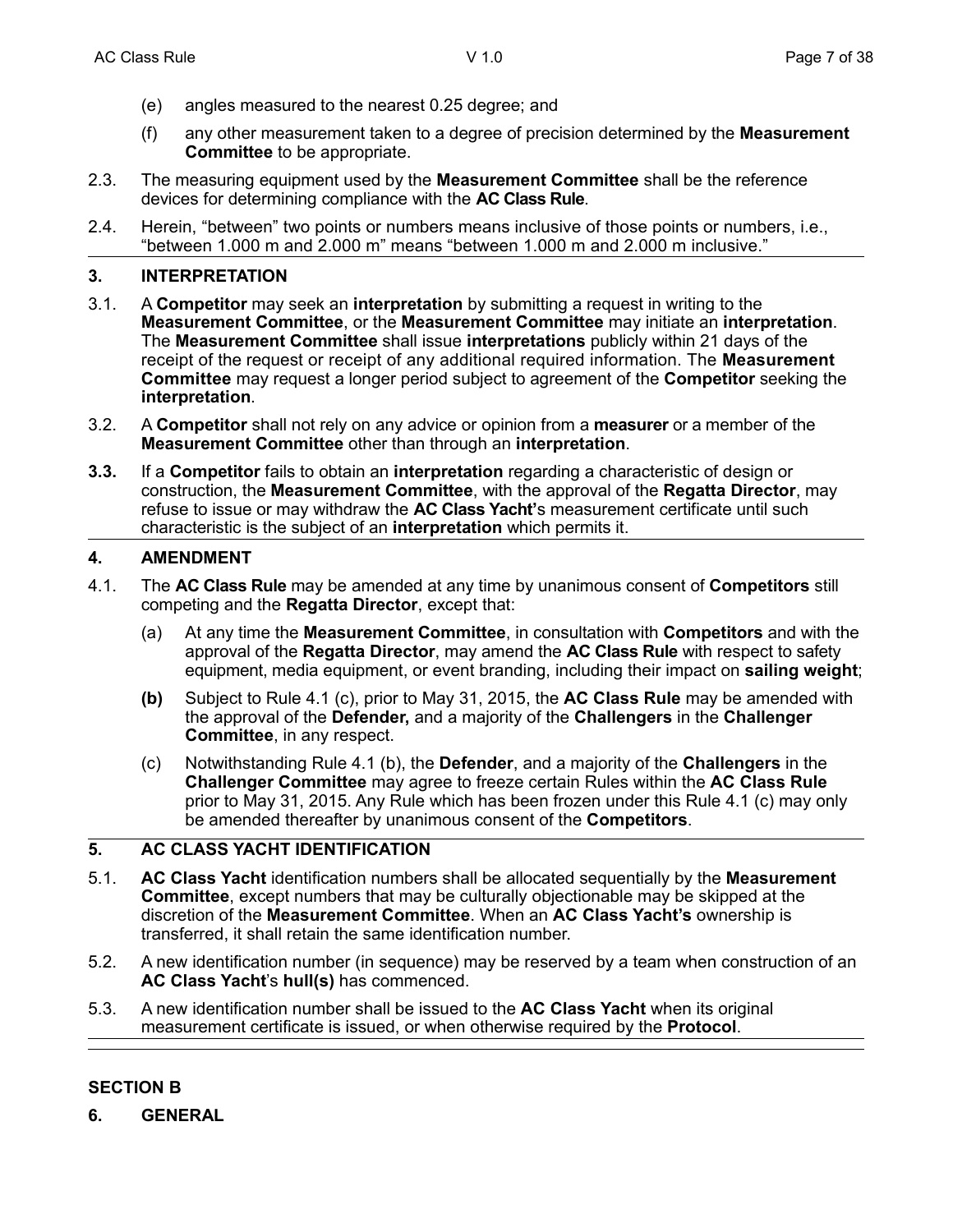- 6.1. The **AC Class Yacht** shall be a vessel, generally known as a catamaran, which has two **hulls** that are connected by **cross structure** and arranged symmetrically about the **yacht centerplane**, with each **hull** having one **rudder** and one **rudder wing**, one **daggerboard**, and no other **appendages**. The **AC Class Yacht** shall have one **wing** and no more than one **jib**.
- 6.2. The overall length between the **stem plane** and **stern plane**, not including equipment required or provided by **ACEA,** shall not exceed 14.650 m.
- 6.3. The **maximum beam** shall not exceed 8.480 m.
- 6.4. The distance between **hull centerplanes** shall not exceed 7.500 m, nor be less than 7.450 m, and shall be measured on the **transverse** axis at any point along the **hull**.
- 6.5. The **AC Class Yacht** shall have a single **wing rotation point** that shall be:
	- (a) within 0.020 m of the **yacht centerplane**;
	- (b) located within 0.004 m of the plane of symmetry of the **wing** in **wing measurement position**;
	- (c) located between 1.400 m and 1.450 m above **MWP**; and
	- (d) located between 6.740 and 6.760 m forward of the **stern plane**.
- 6.6. Excluding the **wing**, **jibs, rigging**, **daggerboards**, instrumentation, and **ACEA**-mandated equipment, an **AC Class Yacht** shall have no component that is more than 1.500 m above **MWP** that:
	- (a) has a chord length/thickness ratio greater than 3:1; and
	- **(b)** makes an angle of greater than 10 degrees to **MWP.**
- 6.7. In **measurement condition** and **appendage measurement condition**, no part of the **AC Class Yacht** shall extend more than 2.300 m below **MWP**.
- 6.8. **The sailing weight** shall be between 2300 kg and 2400 kg.
- 6.9. The **sailing weight** in Rule 6.8 includes a weight for permanently-mounted **ACEA** equipment of 180 kg in the **measurement weight**, and 18 kg in the **wing weight**.
- 6.10. When in **measurement condition**, the **AC Class Yacht** shall be capable of being weighed by a three or four-point lift using multiple load cells and, when lifted, shall be approximately horizontal.
- 6.11. The center of gravity of the **AC Class Yacht** when in **measurement condition** shall be between 6.250 m and 6.450 m forward of the **stern plane**.
- **6.12.** Gases with a density less than standard atmosphere air shall not be used to reduce the weight of an **AC Class Yacht.**
- 6.13. The **AC Class Yacht** shall comply with Appendix G Safety Equipment and Appendix I Media and Race Committee Equipment.
- 6.14. The **Regatta Director** and the **Measurement Committee**, in consultation with **Competitors**, will specify structural tests that shall be conducted by **Competitors** on their **AC Class Yachts** and components and:
	- (a) **Competitors** shall document this testing and supply that documentation to the **Measurement Committee** and **Regatta Director** for review prior to the issuing of an **AC Class Yacht**'s first measurement certificate;
	- (b) the **Competitor** shall provide a declaration as shown in Appendix B confirming that this testing has been properly completed and that the **AC Class Yacht** and its components have passed such tests;
	- (c) details of the required testing will be published by the **Measurement Committee** as an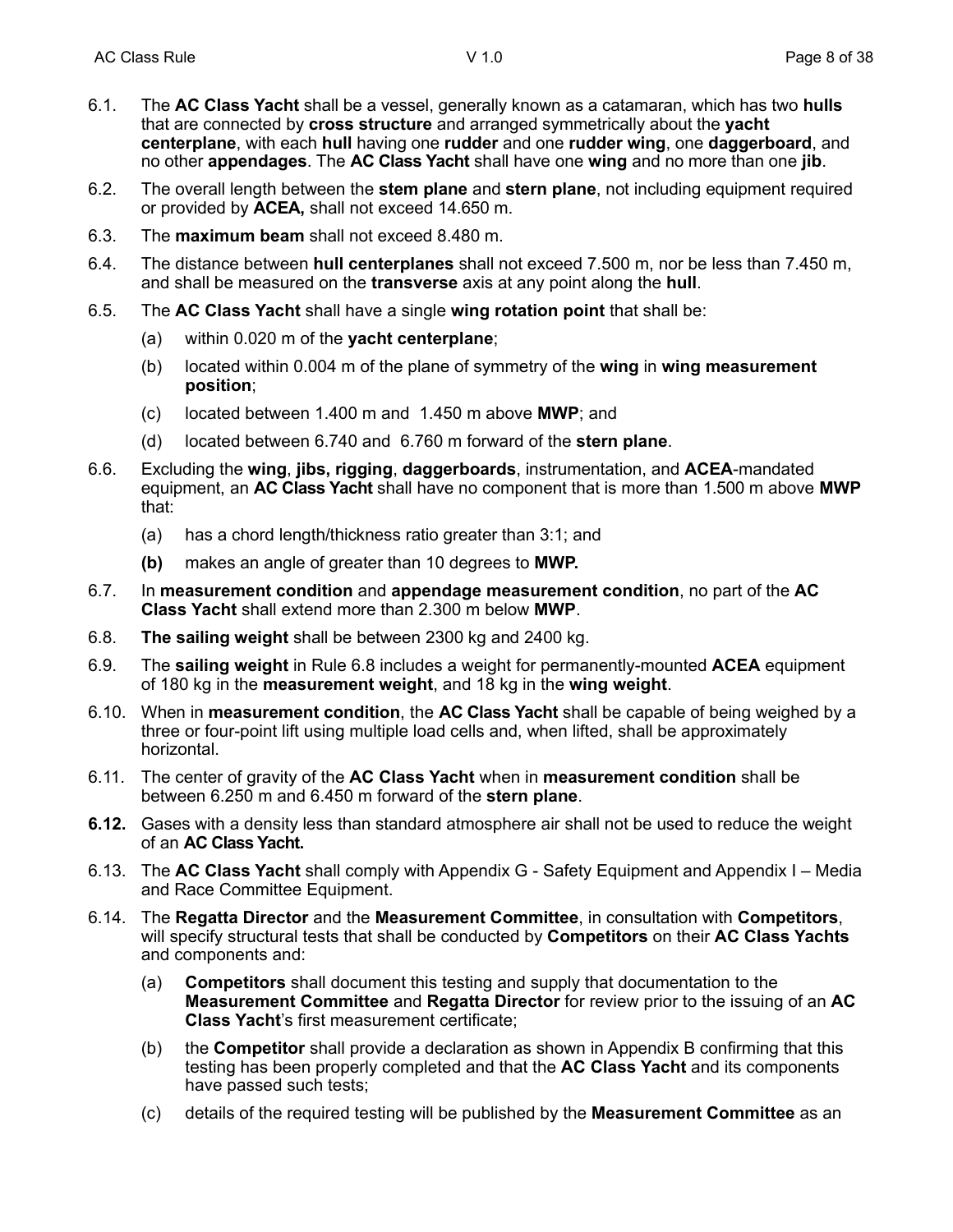amendment to Appendix H (as permitted by Rule 4 (a)) as soon as practical; and

- (d) if modifications or alterations are made to previously-tested structural components, engineering documentation or test data shall be provided to demonstrate continued compliance with the structural test requirements.
- 6.15. 350 bar pressure relief valves shall be located on the supply side of hydraulic systems in order to limit maximum system pressure. The **Measurement Committee** may specify standard parts and their location in the hydraulic systems on the **AC Class Yacht**.
- 6.16. **Hulls** and/or **cross structure** components shall be rigidly attached to each other. No part of the **cross structure** shall be laminated or bonded to the **hulls**. Small amounts of sealant may be used in **hull**/**cross structure** joints solely for waterproofing, provided this adds less than 1% to the strength of the joint.
- 6.17. The following areas shall be able to support loading of 100.0 kg distributed over an area of 0.100 m by 0.100 m:
	- (a) the area bounded by a **vertical transverse** plane 1.250 m forward of the **stern plane** to the forward side of the front cross beam and the inboard side of each **hull**; and
	- (b) the area formed by a triangle whose corners are no less than 1.200 m each side of the **yacht centerplane** at the forward edge of the front cross beam, and the **tack point**.

If **cross structure** cannot support the required loadings or there is an opening that a cylinder with a diameter of 0.050 m can easily pass through, then trampoline in compliance with Rule 9 must be present in that area.

- 6.18. While racing:
	- (a) the **sailing weight** of the **AC Class Yacht** shall not vary from the **sailing weight** on its measurement certificate by more than 25 kg, and shall always be between the limits specified in Rule 6.8;
	- (b) bilge water shall be promptly removed;
	- (c) other than mandated in rule 6.18(b), dead weight, ballast, the **jib** and other equipment shall not be moved for the purpose of changing trim or stability;
	- (d) No more than one **jib** is allowed on board. The total **jib** weight (including no more than one **jib** bag, **luff** attachments, battens, and **jib** hardware) shall not exceed 32.0 kg. No **jib** bag shall exceed 4.0 kg in weight. **Jib** bags shall not be designed to retain water; and
	- (e) the total weight of food and drink including any carried on the crew shall be not greater than 6.0 kg.
- 6.19. The **Deed of Gift** load water-line requirements shall be satisfied by calculation of water-line length of an **AC Class Yacht** in the following conditions:
	- **(a) sailing weight;** and
	- **(b) wing** in **wing measurement condition** and oriented as per Rule 13.2 (b)
- **7. HULLS**
- 7.1. The IGES (.igs) file named "AC Class Hulls V1.0" forms part of the **AC Class Rule**. This file contains definitions of the surfaces of the **hulls,** the location of **MWP**, and measurement marks.
- 7.2. The general layout of the **hulls**, defining their arrangement is detailed in Appendix C.
- 7.3. The **hulls** outer surfaces shall be built as represented by the IGES file within the tolerance of 0.004 m except for **hull** surface that is:
	- (a) an area for the penetration of the **daggerboard** on the lower surface of the **hull** not exceeding 0.750 m **longitudinal**ly by 0.150 m **transverse** girth either side of the **hull**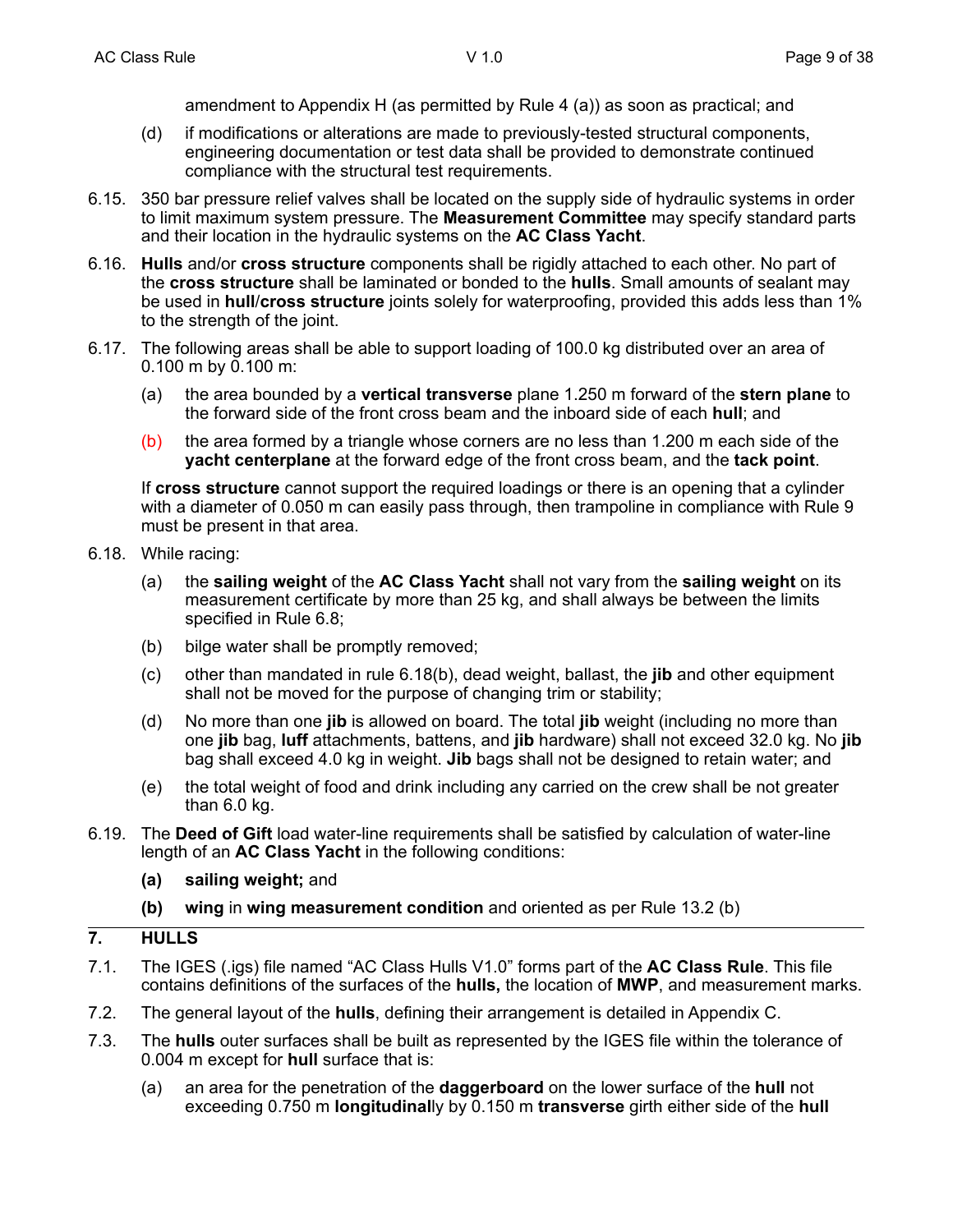**centerplane**, between 7.300 m and 8.050 m forward of the **stern plane**;

- (b) an area on the upper surface of the **hull** no larger than required**,** for permitted **daggerboard** movements and **daggerboard** systems;
- (c) as defined in Rule 7.13;
- (d) within 0.050 m of fittings, **rigging** attachments, or instruments;
- (e) local reinforcements
- 7.4. The weight of each **hull** shall not be less than as defined in Appendix C.
- 7.5. Each **hull** shall be capable of being disassembled into two sections. The forward section shall be no greater than 2.750 m in length and the aft section shall be no greater than 12.000 m in length.
- **7.6.** No **hull** component, including fittings, shall extend forward of the **stem plane.**
- 7.7. Water, the weight of which could increase performance, shall not be retained in a bilge, any recess, or other volume. Any recess in a **hull** capable of retaining water at any heel angle less than 25 degrees or at any trim angle less than 10 degrees relative to **MWP** must be self-

draining with the size of the drain between 0.005 m<sup>2</sup> and 0.010 m<sup>2</sup> per 1.00 m<sup>3</sup> of the recess volume that could contain water in **measurement condition**.

- 7.8. No part of a **hull** shall be adjusted or trimmed except for a flexible surface on the upper part of a **hull** that connects to:
	- (a) the **daggerboard** case, permitting movement of the **daggerboard**; and
	- (b) the **rudder** stock, permitting movement of the **rudder**.

These flexible surfaces shall be no larger than necessary to permit this movement, and need not comply with the limits on materials in Rules 18 and 19.

- 7.9. The intersection of the **hull centerplane** and the **stern plane** shall be vertical.
- 7.10. Each **hull** shall have watertight compartments whose boundaries shall be either **hull** or bulkhead laminate complying with Rule 19 that is located:
	- (a) entirely between 1.000 and 1.500 m forward of the **stern plane**.
	- (b) entirely between 13.500 and 13.750 forward of the **stern plane**.
	- (c) Forward of the **daggerboard** case and no greater than 8.500 m forward of the **stern plane**.
- 7.11. Each **hull** between the **stern plane** and the watertight boundary in Rule 7.10 (a) shall be watertight below 0.500 m above **MWP**.
- 7.12. In **measurement condition**, with **appendages** in **appendage measurement condition**, the combined calculated flooded volume below **MWP** of all **daggerboard** and **rudder** cases shall not exceed  $0.40 \text{ m}^3$ .
- 7.13. The cockpits in each **hull** shall:
	- (a) be as defined in the **hull** IGES file within the tolerance of 0.010 m;
	- (b) have a cockpit sole that is a continuous watertight boundary
	- (c) have cockpit soles no less than 0.700 m below the closest adjacent cockpit edge, and no less than 0.100 m above **MWP**;
- 7.14. There shall be openings in bulkheads that separate cockpits in a **hull,** which allow passage by crew between all cockpits in each **hull**. Passage by crew through these openings shall not be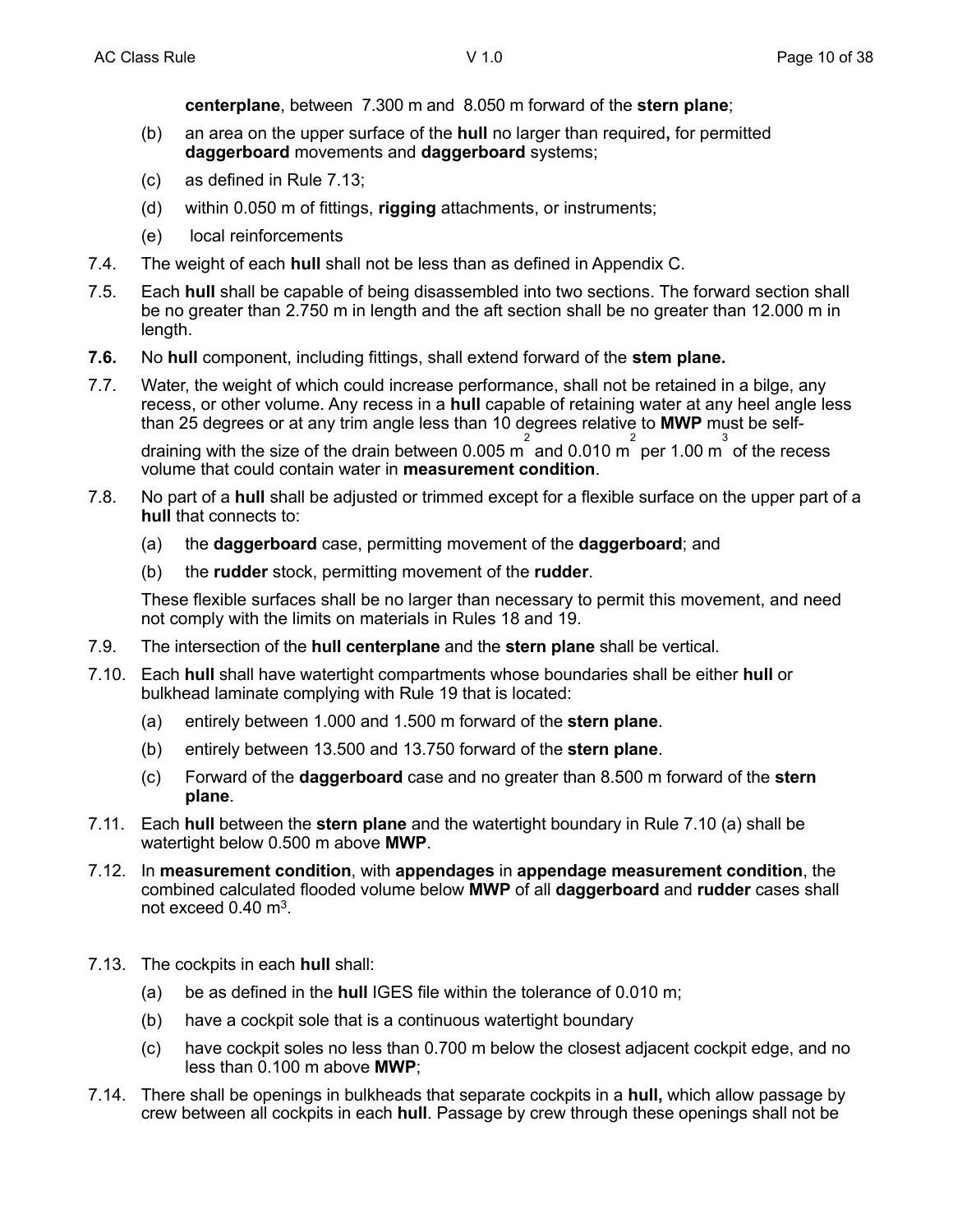restricted by components such as hardware, systems, or **rigging**. All openings shall be no smaller than an ellipse of dimensions 0.380 m by 0.580 m.

- 7.15. **Rigging** shall not attach to the **hulls** forward of the forward-most watertight bulkhead.
- 7.16. Hatches and watertight covers are permitted in the **hull** provided they shall:
	- (a) be closed by a cover permanently attached to the **hull** by hinges, fasteners, slides or similar arrangement;
	- (b) be watertight, meaning a closed hatch shall prevent the ingress of water from a garden hose applied from any direction;
	- (c) meet the **hull** construction requirements in Rule 19; and
	- (d) be closed while racing, except during emergencies or briefly to perform inspections.
- 7.17. Ports for hand access are permitted, provided each does not exceed 0.035 m<sup>2</sup> and is secured by a watertight cover that meets the **hull** construction requirements in Rule 19.
- 7.18. Small openings in the watertight boundary of **hull** surfaces for **rigging** to pass through, and for attachments, are permitted, provided they shall:
	- (a) be no larger than required for their specific task;
	- (b) have a rubber gaiter boot or other means of closing the opening if the area exceeds  $0.00035$  m<sup>2</sup>;
	- (c) be no further forward than 8.500 m forward of the **stern plane**; and
	- (d) be at least 0.400 m above **MWP**.

## **8. CROSS STRUCTURE**

- 8.1. The IGES (.igs) file named "AC Class Cross Structure V1.0" forms part of the **AC Class Rule**. This file contains definitions of the structural outer surfaces of the **cross structure**, measurement marks, and the position of the underside of the **jib** self-tacking track.
- 8.2. The make and model of the **jib** self-tacking track shall be specified by the Regatta Director prior to the date specified in 4.1 (b).
- 8.3. The general layout of the **cross structure**, defining their arrangement and component minimum weight is detailed in Appendix D.
- 8.4. The **cross structure** surfaces shall be built as represented by the IGES file within the tolerance of 0.004 m except **cross structure** that is immediately adjacent to **fittings**, **rigging** attachments, instruments, and local reinforcements.
- 8.5. The weight of each **cross structure** component shall not be less than as defined in Appendix D.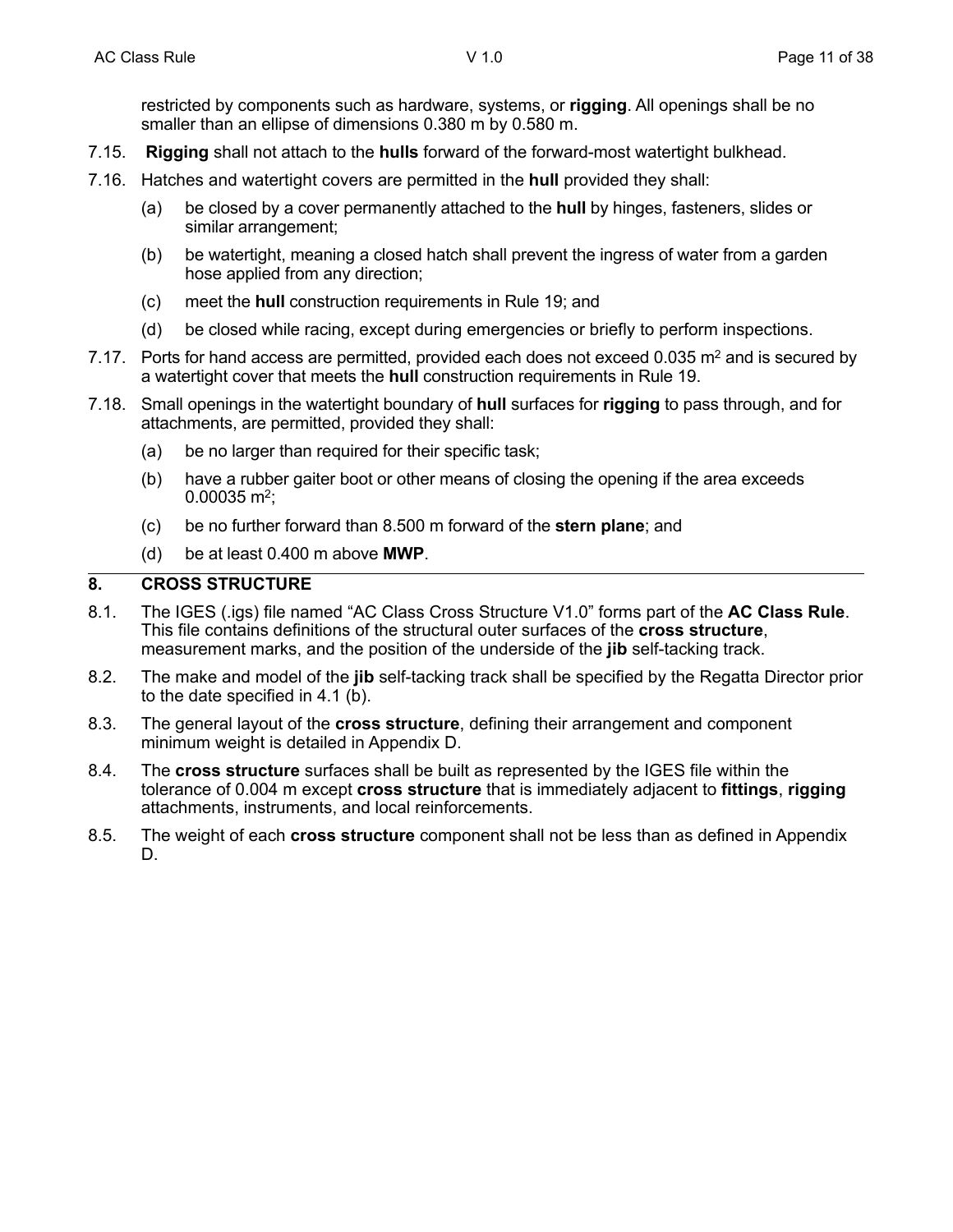- 8.6. **Cross structure** or fittings attached to **cross structure** shall only be allowed in the black hatched area detailed in Appendix D, except for:
	- (a) spray guards within 0.500 m of the local inboard edge of the **hull** and between **cross structure** beams. The material used for the spray guards shall be capable of being folded flat in any direction and shall be in addition to **trampoline**; and
	- (b) **ACEA** media equipment and associated fittings.
- 8.7. When viewed orthogonal to **MWP**, the combined projected area of the **cross structure** within 3.200 m of the **yacht centerplane** shall not exceed 33.00 m2. Spray guards referred to in Rule 8.6(a) are excluded in this projected area calculation. Additionally:
	- (a) this area shall be symmetrical about the **yacht centerplane**; and
	- (b) **rigging**, fittings, attachments or other surfaces shall be included in this projected area if they have a chord length/thickness ratio greater than 3:1;
- 8.8. With reference to Appendix D, the area labeled "Media Equipment" shall be available for **ACEA** media and Race Management equipment. Further details will be included in Appendix I.
- 8.9. The **cross structure** including fittings but excluding ACEA-mandated equipment:
	- (a) shall not extend aft of the **stern plane**; and
	- (b) shall extend no more than 12.500 m forward of the **stern plane**. Wind instrumentation is not included in this limit but shall extend no more than 14.000 m forward of the **stern plane**..
- 8.10. No area of **cross structure** when viewed orthogonal to **MWP** shall be greater than 1.000 m from an edge that provides a clear view to the water below. Clear windows in the **cross structure** to comply with this edge distance requirement shall be no smaller than 0.05 m<sup>2</sup>. The calculated area of clear windows shall exclude any area occupied in the window by nontransparent fibers or elements
- 8.11. No part of **cross structure**, including fairings or other surfaces and excluding fittings and deck hardware, shall move (translate or rotate about any axis) or be adjusted relative to any other part of the **cross structure**, except for normal deflections caused by sailing loads.
- 8.12. Any recess in the **cross structure** capable of retaining water must be self-draining, with the size of the drain at least 0.005  $m^2$  per 1.00  $m^3$  of the maximum recess volume, calculated at any combination of heel angle less than 25 degrees, and trim angle less than 10 degrees, relative to **MWP**.
- 8.13. No part of **cross structure** or its fittings, external to any **hull**, shall be less than 0.100 m above **MWP** or greater than 1.500 m above **MWP**.
- 8.14. **Cross structure** shall be capable of being removed from the **hulls** and shall be capable of being disassembled such that all components of the **cross structure** shall be capable of fitting into standard shipping containers with interior dimensions 12.000 m x 2.311 m x 2.650 m.
- **8.15.** There shall be three equipment lockers with location and dimensions defined in the **cross structure** IGES file, which shall be part of **cross structure.**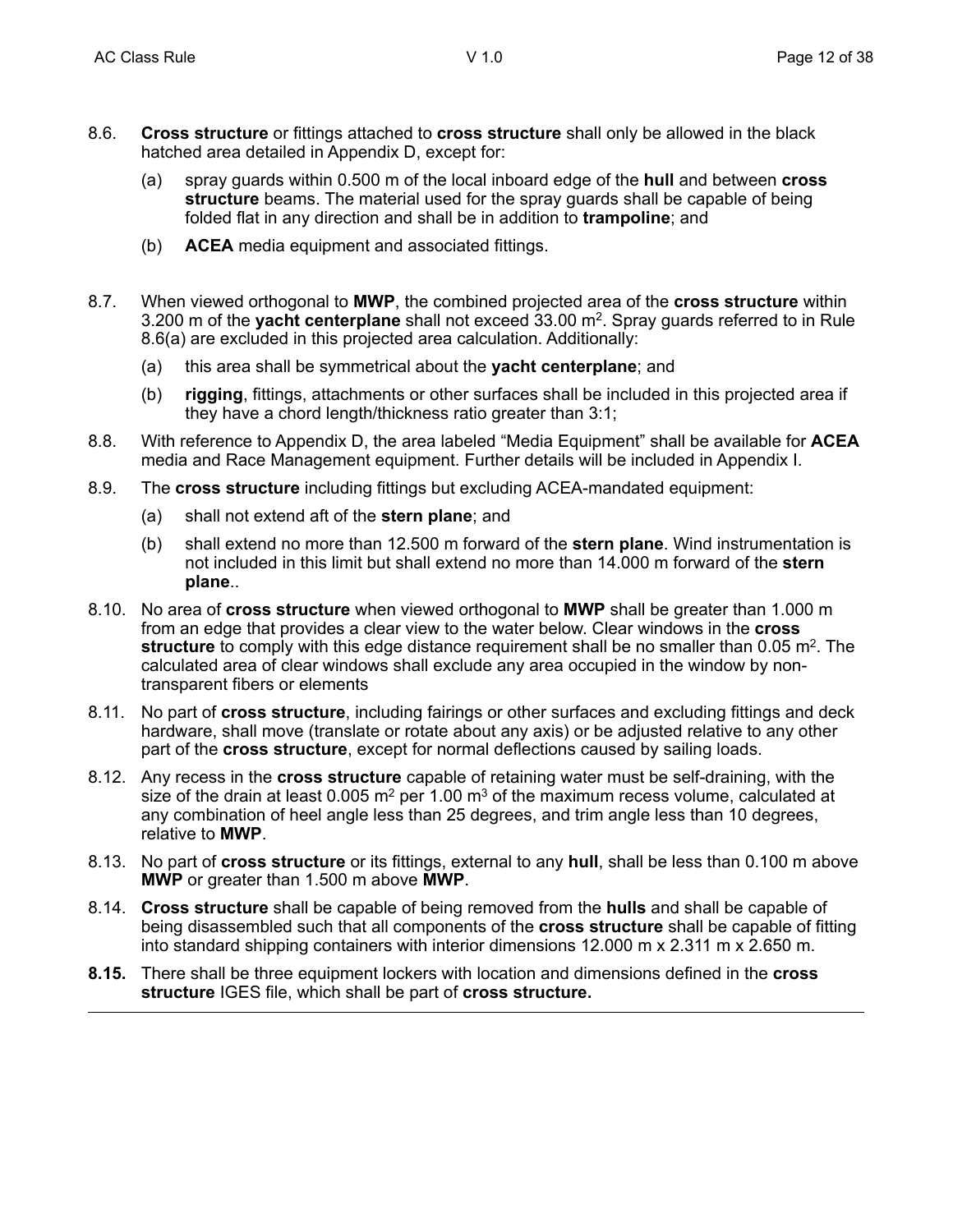## **9. TRAMPOLINE**

- **9.1.** Trampolines shall be fixed to the **hulls** or **cross structure**, except trampolines may be attached to **rigging** that runs from a point approximately on the **yacht centerplane** and no further aft than the **tack point** to points at least 1.100 m from the **yacht centerplane** on the forward edge of the forward cross beam, and shall comply with Rule 6.16.
- 9.2. Trampolines shall:
	- (a) be constructed of NET Systems Ultra SilverTM netting with 0.050 m nominal dimension mesh size; and
	- (b) be strongly secured with regular spacing on their support edges; this spacing shall not be greater than 1.000 m when tensioned but without supporting the weight of crew; gaps between the trampoline and the **hulls** or **cross structure** shall not be greater than 0.100 m when tensioned but without supporting the weight of crew or a **jib**;

# **10. RUDDERS and RUDDER WINGS**

- 10.1. Each **hull** shall have one **rudder** fitted with one **rudder wing**. The **rudder** or **rudder**stock shall penetrate the **hull**.
- 10.2. No part of a **rudder** or **rudder wing**, while in **appendage measurement condition**, shall be aft of the **stern plane**, or more than 0.750 m forward of the **stern plane**.
- 10.3. No part of a **rudder**, excluding the **rudder wing**, while in **appendage measurement condition**, shall be less than 0.275 m inboard of the maximum local **hull** beam.
- 10.4. **Rudders** shall rotate only, and shall have a maximum of two axes of rotation. One axis shall be within 0.010 m of the **hull centerplane**, and the other shall be on a **rake axis**. **Rudder** rotation about the **rake axis** shall be limited to a 3.00 degree range while racing.
- 10.5. **Rudder** rotation about the axis within 0.010 m of the **hull centerplane** shall only be controlled by steering wheels located **longitudinally** in a cockpit and no more than 0.200 m outside of a **vertical** projection of the local inboard and outboard beam of each **hull**. Steering wheels shall be no less than 0.600 m in outside diameter. While racing **rudders** shall not be retracted or extended from their position in **appendage measurement condition**.
- 10.6. **Rudder** and **rudder wing** components shall be rigidly fixed to each other and their shapes shall not be adjusted while racing. The **rudder wings** shall be rigidly fixed to the **rudders** and shall not be adjusted relative to the **rudders** while racing.
- 10.7. Each **rudder wing**, while in **appendage measurement condition**, shall not exceed 1.250 m in the **transverse** direction, shall be symmetrical about the **hull centerplane** within a tolerance of 0.020 m, and no less than 0.200 m<sup>2</sup> and no greater than 0.220 m<sup>2</sup> in planform area, when projected orthogonal to **MWP**.
- 10.8. No part of a **rudder wing** shall be less than 2.100m below **MWP** while in **appendage measurement condition**.
- 10.9. **Rudder wing** chords parallel to and offset 0.100 m from the **hull centerplane** shall be within 5.00 degrees of parallel to **MWP** while in **appendage measurement condition**.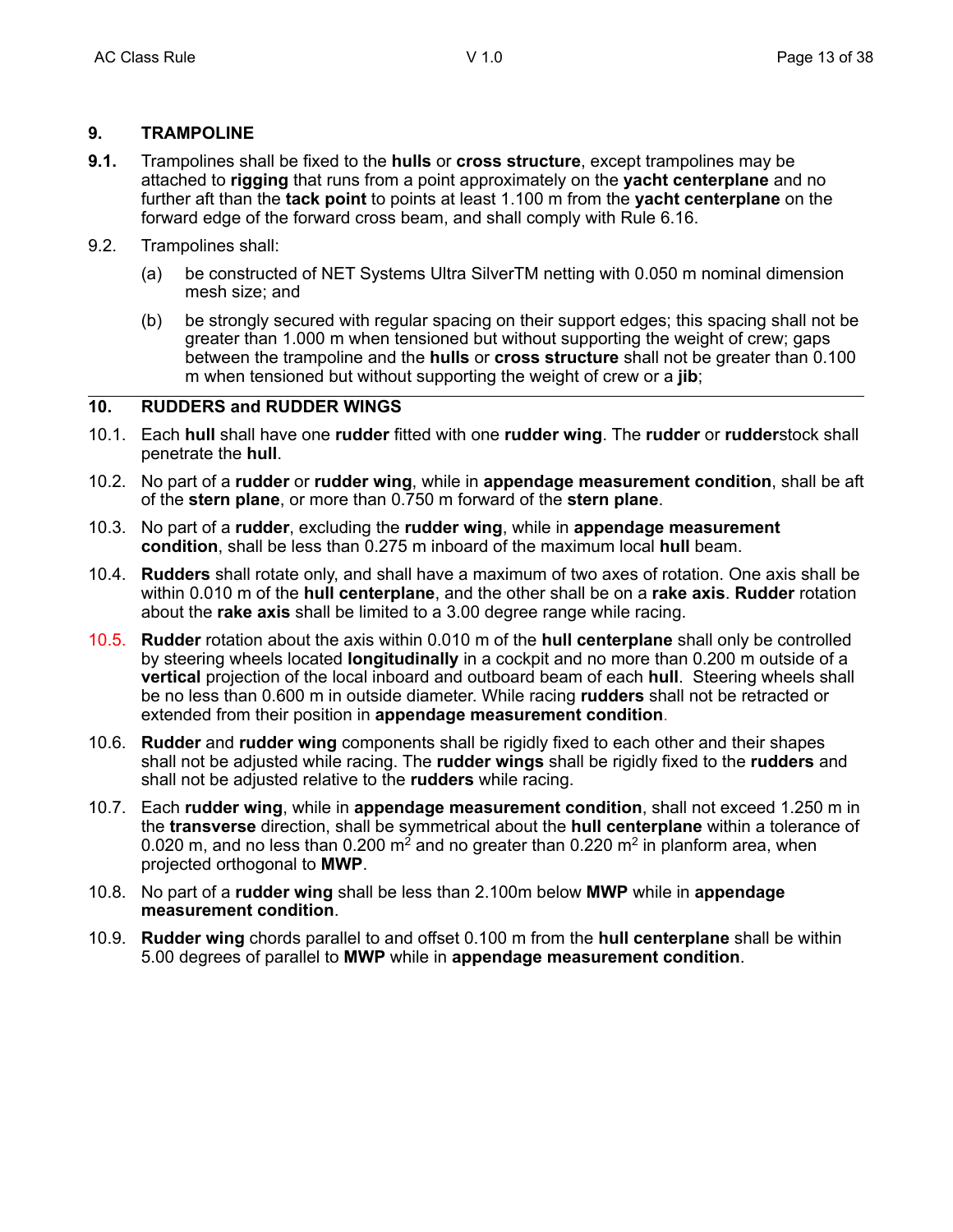- 10.10. While an **AC Class Yacht** is moored:
	- (a) **rudder** rotation about the axis within 0.010 m of the **hull centerplane** shall be capable of being locked at approximately 90 degrees to the **hull centerplane**; or
	- (b) **rudders** shall be capable of being removed by the crew without outside assistance; or
	- (c) **rudders** shall be capable of being retracted such that no part of the **rudders** and **rudder wings** extends more than 0.450 m below **MWP.**

# **11. DAGGERBOARDS**

- 11.1. Each **hull** shall have one **daggerboard**.
- 11.2. **Daggerboards** shall penetrate the **hull** in the areas defined in Rule 7.3 (a) and (b).
- 11.3. No part of a **daggerboard** that extends below the **hull** shall be connected to or supported by the **AC Class Yacht** in any location other than in the region described in Rule 7.3 (a).
- 11.4. The maximum dimension of any **daggerboard** shall be 3.500 m in any direction, measured along a straight line.
- 11.5. When fully retracted, **daggerboards** shall extend no more than 0.400 m below **MWP**. The **Measurement Committee** may install draft stripes or other references to verify that **daggerboards** are fully retracted.
- 11.6. **Daggerboards**, in any and all positions, shall not exceed **maximum beam** below **MWP**. **Daggerboards** (including fittings and control systems) may exceed **maximum beam** above the diagonal line formed by a point 1.000 m above **MWP** at **maximum beam**, and a point 3.000 m above **MWP** at 0.500 m outboard of **maximum beam**. No part of a **daggerboard** shall extend beyond 0.500 m outboard of **maximum beam**, regardless of height above **MWP**.
- 11.7. The center of rotation of the lowest load-transferring **daggerboard** bearing shall not translate relative to the **hull**.
- 11.8. At the lowest load-transferring **daggerboard** bearing, and relative to that bearing surface, no point of the **daggerboard** in contact with the bearing shall translate **longitudinal**ly more than 0.020 m or **transverse**ly more than 0.010 m.
- 11.9. A **daggerboard** shall only:
	- (a) be retracted or extended; and
	- (b) rotate around no more than two axes (or combination of the two axes) whose limits shall be determined as follows:
		- (i) The maximum rotation about the **cant axis** shall be 15 degrees with the **rake axis** rotation set to **appendage measurement condition**; and
		- (ii) The maximum rotation about the **rake axis** shall be 12 degrees and the **rake axis** shall be within 15 degrees of horizontal with the **daggerboard** set to **appendage measurement condition**.
- **11.10. Daggerboard** components shall be rigidly fixed to each other and the **daggerboard** shape shall not be adjusted while racing**.**
- 11.11. **Daggerboard** cases or trunks shall effectively drain within ten seconds of the **hull** being lifted above the surface of the water.
- 11.12. **Daggerboard** bearing fairings are allowed within the area defined in Rule 7.3 (a); they shall not be controllable and shall move only passively as the result of the permitted movements of **daggerboards** and their bearings.
- 11.13. **Daggerboards** shall not be used to generate force for the purpose or effect of increasing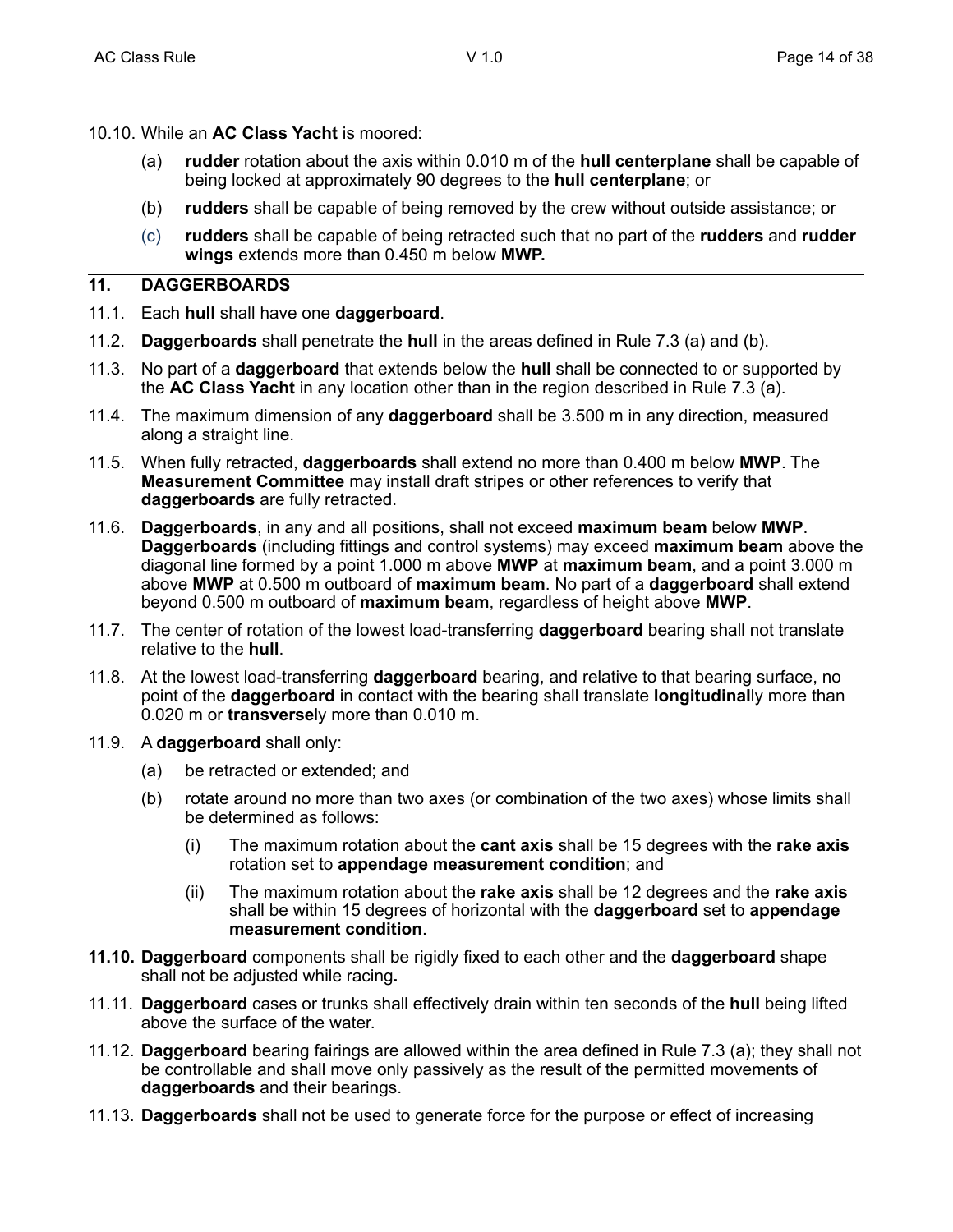righting moment when used on the windward side of an **AC Class Yacht**. This Rule 11.13 does not apply:

- (a) when the **daggerboards** are fully retracted (as per Rule 11.5);
- (b) prior to starting, as defined in **RRSAC**;
- (c) when the windward **daggerboard** inadvertently penetrates the surface of the water for less than 10 continuous seconds;
- (d) when the **AC Class Yacht** is within 10 seconds prior to and after tacking or gybing; or
- (e) when the **AC Class Yacht** is taking a penalty.

#### **12. WING**

- 12.1. The IGES (.igs) file named "AC Class Wing V1.0" forms part of the **AC Class Rule**. This file contains definitions of the surfaces of the main element ("ME"), consisting of the **wing spar** (including the shear web) and attached aerodynamic surface, and the three flap elements ("FE") and their locations, and measurement marks.
- 12.2. The general layout of the **wing**, defining the main components of the **wing** and their arrangement is detailed in Appendix E. In addition, the lower flap element 1 pivot point shall lie within 0.008 m of the bottom flap pivot axis as detailed in Appendix E.
- 12.3. The **wing** outer surface shall be designed as represented by the IGES file and built within the tolerance of 0.006 m over internal structure, and 0.006 m external and 0.045 m internal to the IGES file surface over unsupported film areas, or as set out in Appendix E except:
	- (a) Region "F" in Appendix E, where no component shall extend more than 0.750 m outside the IGES file surface;
	- (b) with the **wing** in **wing measurement position,** a gap no larger than 0.060 m is permitted between flap elements. This gap may be filled or covered with pliant material, which shall not deviate from the **wing** surface by more than 0.020 m;
	- (c) control systems, and control system fairings that the **Measurement Committee** determines are no larger than required; and
	- (d) fittings, **rigging** attachments, instruments, and local reinforcements around components listed in 12.3 (c) and  $(d)$ .
- 12.4. The **wing spar** shall be a "D" shaped section, whose outside surfaces are defined in the IGES file, and which is made up of a curved shell and a full length shear web above Region "F" in Appendix E. One opening in the shear web wholly within 1.000 m of the spar join is allowed up to an area of 0.160m<sup>2</sup>. Other openings in the shear web up to an area of 0.050 m<sup>2</sup> are allowed. The combined total area of shear web openings shall be less than 0.400 m<sup>2</sup>.
- 12.5. The **wing rotation point** fitting on the **wing** shall be a female spherical shape with nominal 0.060 m diameter and shall not be adjusted while racing.
- 12.6. Items listed in Rule 12.3 (c) and (d) are permitted external to the **wing** surface. When viewed perpendicular to the **wing datum plane**, the projected area of these items outside the **wing** surface detailed in the IGES file in the region within:
	- (a) 4.000 m below the **wing top plane** to the **wing top plane** shall not exceed 0.30 m 2 ; and
	- (b) 2.000 m above the **wing datum plane** to the lowest extent of the **wing** shall not exceed  $2.00 \text{ m}^2$ .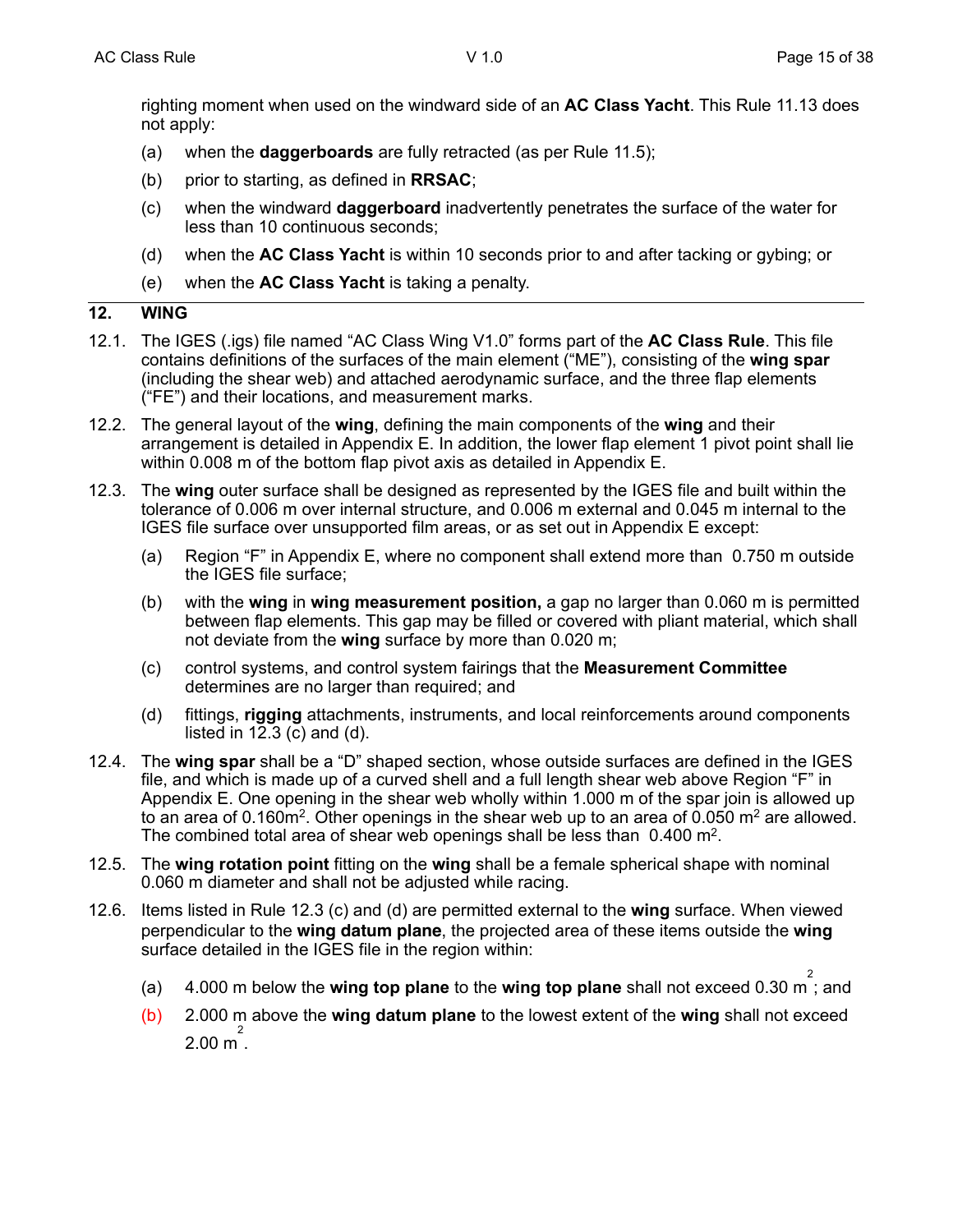- 12.7. The main element **wing spar** and main element aerodynamic surface shall not be adjusted relative to each other.
- 12.8. The three flap elements and the main element shall each be single enclosed aerodynamic surfaces, except for surfaces in way of items listed in Rule 12.3 (c) and (d).
- 12.9. A flap shall only rotate, or twist as a result of the differential rotation at the top and bottom of the flap, and:
	- (a) that rotation shall be about the flap pivot points that shall be centered within 0.004 m of the **wing centerplane** and specified in Appendix E; and
	- (b) the horizontal sectional shape of a flap shall not be adjusted.

No other flap movements are allowed, except for incidental movements caused by normal **wing** deformations while sailing.

- 12.10. The weight of the **wing** in **wing measurement condition** shall be not less than 445 kg, and the center of gravity shall be not less than 9.150 m above the **wing rotation point**.
- 12.11. No device shall be used to modify the torsional rigidity of the main element.
- 12.12. The **wing** main element in **wing measurement position** shall be capable of being lifted by points:
	- (a) within 0.100 m of the **wing rotation point**;
	- (b) within 0.050 m of the bottom flap pivot axis, and
	- (c) point "U",

as detailed in Appendix E.

- 12.13. With the **wing** main element horizontal with the flaps removed and supported at points detailed in Rule 12.12 the angular deflection of the **wing centerplane** measured at the **wing top plane** shall be no greater than 2.00 degrees due to the application of a weight of 100.0 kg added at pivot point "T" as referenced in Appendix E.
- 12.14. The **wing spar** shall be capable of being disassembled into two separate **wing spar** sections. The upper and lower **wing spar** sections shall be no more than 12.000 m in length. For the purposes of this Rule 12.14, fittings shall not be considered part of the **wing spar**.
- 12.15. The area above the **wing top plane** (refer Appendix E) is reserved for **ACEA** media equipment. Wind instrumentation, if fitted, shall extend no more than 1.000 m above the **wing top plane** (measured orthogonal to the **wing top plane**), and shall have a chord length/ thickness ratio less than 3:1. Any wind instrumentation extending above the **wing top plane** must not interfere with **ACEA** equipment, and shall be submitted to the **Measurement Committee** for approval.
- 12.16. The **wing** shall be fitted with a **wing** flotation system that will be specified by the **Measurement Committee** in consultation with the **Regatta Director** and **Competitors**.

#### **13. RIGGING**

- 13.1. The make, diameter, and length for each shroud and the forestay shall be specified by the **Regatta Director** prior to the date specified in 4.1 (b). The **rigging** shall not be modified.
- 13.2. **Wings** shall:
	- (a) have two shrouds per side, and one forestay, and this **rigging** shall not be adjusted while racing;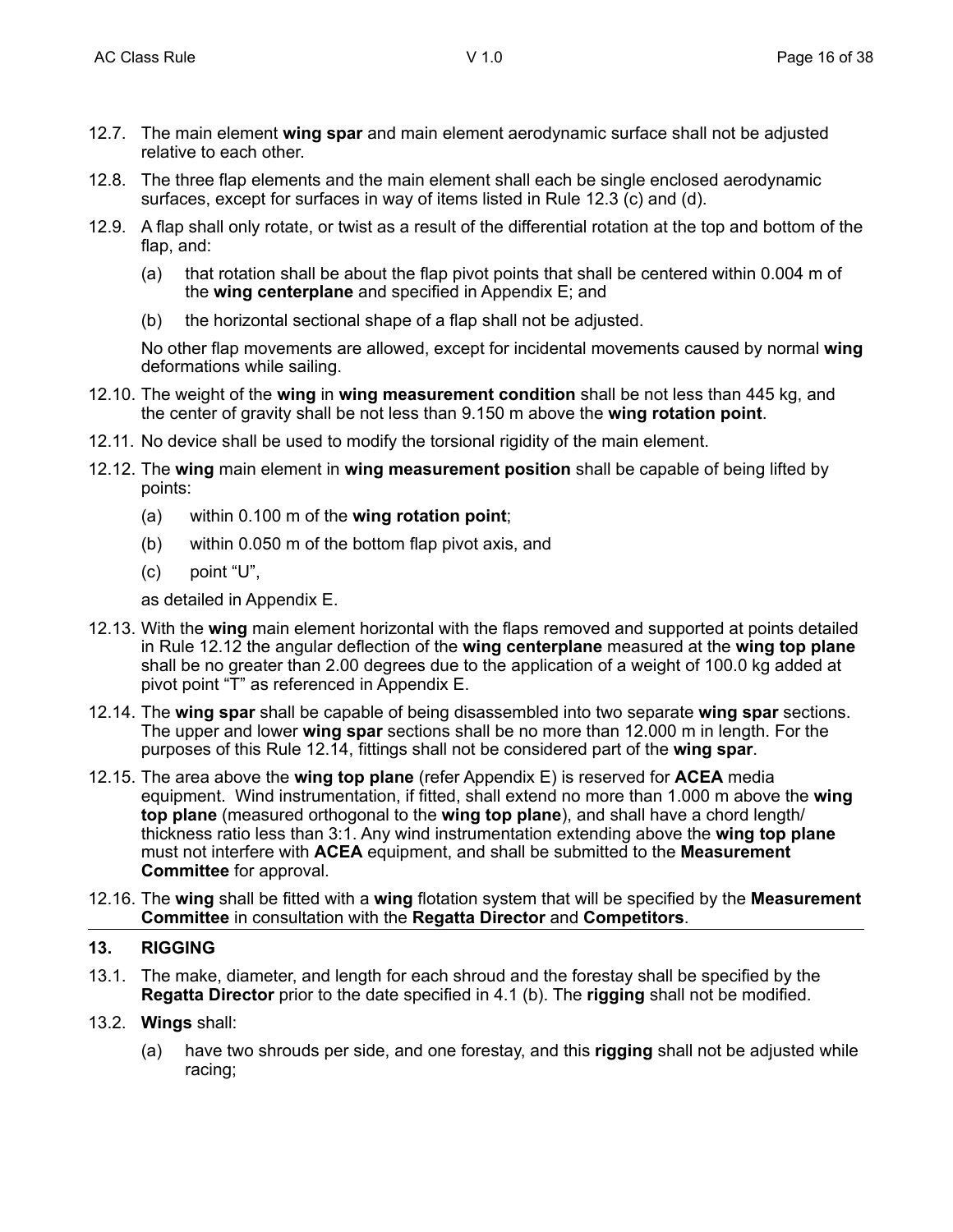- (b) have shrouds and forestay (or the axial projection thereof) intersecting the surface of the wing in the regions specified in Appendix E in a condition with the **wing** positioned on the **wing rotation point**, the leading edge perpendicular to **MWP** and with the shrouds and forestay connected to their chainplates; and
- (c) have no other **rigging** that connects the **hulls**, **cross structure** or trampoline to the **wing** above 4.000 m above **MWP**, except for a halyard while being used to support the **jib**.
- 13.3. Each shroud (or its axial projection thereof) in the condition specified in 13.2 (b) shall intersect the **hull** surface within the locations specified in the "AC Class Hulls V1.0" IGES file.

#### **14. JIB**

- **14.1. Jib** nominal dimensions shall be as shown in Appendix F**.**
- 14.2. **Jibs, jib** hardware and battens shall be standard equipment, the make and model of the **jibs**, **jib** hardware and battens shall be specified by the **Regatta Director** prior to the date specified in 4.1(b).
- 14.3. When set, the **jib** shall be set with the **tack** no lower than the **tack point**.
- 14.4. The **tack point** shall be:
	- (a) between 5.390 m and 5.410 m forward of the **wing rotation point**;
	- (b) not less than 1.450 m above **MWP**, measured with an upward **vertical** load applied at the **tack point** not exceeding 500 kg; and
	- (c) within 0.030 m of the **yacht centerplane**.
- 14.5. **Jibs** shall not be modified. Any repair to a **jib** shall be approved by the **Measurement Committee**.
- 14.6. No device shall control a **jib** except:
	- (a) a sheet that is part of a self-tacking sheeting system on the **cross structure** which attaches to hardware on the **clew** or **clew** board;
	- (b) a cunningham system near the **tack**;
	- (c) **leech** lines and **foot** lines supplied with the **jib**; and
	- (d) a halyard or head pennant.

## **15. ADJUSTMENT OF CONTROL SURFACES**

- 15.1. The management of power used to adjust **control surfaces** on an **AC Class Yacht** shall only be controlled by:
	- (a) **manual** input;
	- (b) Electrical or electronic systems, operated in compliance with the **AC Class Rule** and initiated by **manual** input;
	- (c) passive devices that limit power transmission or flow to one direction (check valves, relief valves, cams or ratchets, etc); and/or
	- (d) relief valves including counter balance valves that release hydraulic oil into a low pressure return.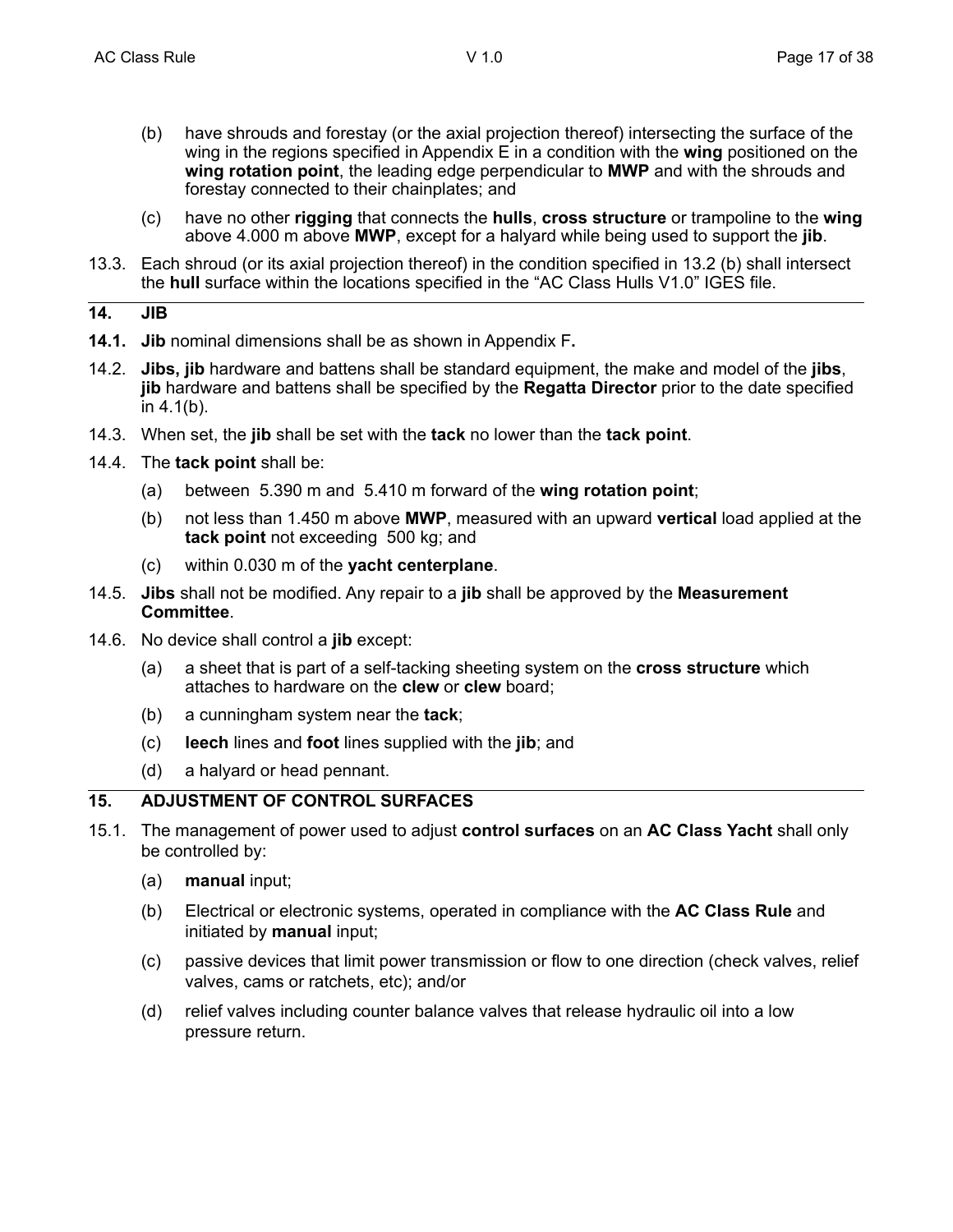## 15.2. **Control Systems in General**

- (a) Except as provided in Rule 15.2(c) and 15.3, systems and devices used to adjust the **control surfaces** may only use direct **manual** input and/ or an internally generated timing signal initiated by **manual** input. Any input or feedback used by the control systems to adjust the **control surfaces** is not permitted unless specifically allowed by the **AC Class Rule**.
- **(b)** Except as provided in Rule 15.2(c) and 15.3, control systems used to adjust **control surfaces** shall not use positional information of the **control surface** or any part of the control system, whether that positional information is measured, inferred or indicated by any method, including electronic counting, indexing or pulsing (e.g. stepper motors and indexing actuators are not permitted).
- **(c)** A system controlling a hydraulic valve or drive clutches may use feedback from the internal state of that valve or drive clutch (e.g. to drive a cam or spool to a target position), providing that the feedback provides no information or indication as to the state of the control system outside that valve, drive clutch, or drive clutch actuator.

## **15.3. Control Systems for Appendage rotation about the rake axis**

- (a) Positional feedback for adjustment of **appendage** rotations about the **rake axis** are permitted. Feedback and input to these control systems shall only be provided from the following:
	- (i) input as allowed in Rule 15.2;
	- (ii) **appendage** rotation about the **rake axis** directly measured relative to the **hull** to which they are attached; and/ or
	- (iii) the extension of hydraulic rams that are used to control the rotation of **appendages** about the **rake axis**, and whose extension is related only to the **appendage** rotation in Rule 15.3(a)(ii); and/or
	- (iv) the extension of electrical actuators that are used to control the rotation of **appendages** about the **rake axis**, and whose extension is related only to the **appendage** rotation in Rule15.3(a)(ii).
- (b) If as a result of **daggerboard** rotation about the **rake axis**, incidental rotation about the **cant axis** may occur but shall not be greater than 3 degrees over the full range of rake

## **15.4. Power delivery control devices:**

- (a) shall have the wiring for devices permitted in Rule 15.2 isolated and clearly identifiable from the wiring systems permitted in Rule 15.3. The wiring for devices described in Rules 15.2 and 15.3 shall be isolated and clearly identifiable from any other wiring system. Each of these systems shall have its own voltage supply which may be connected to a common battery provided each system is electronically isolated; and
- (b) shall be hard-wired and may use protocol-based communications (CAN, Ethernet, etc.)
- 15.5. Hydraulic valves, drive clutches, and electrical actuators shall be available to all **Competitors** on a reasonable commercial basis. **Competitors** may seek a confidential determination from the **Measurement Committee** as to the components complying with this Rule 15.5.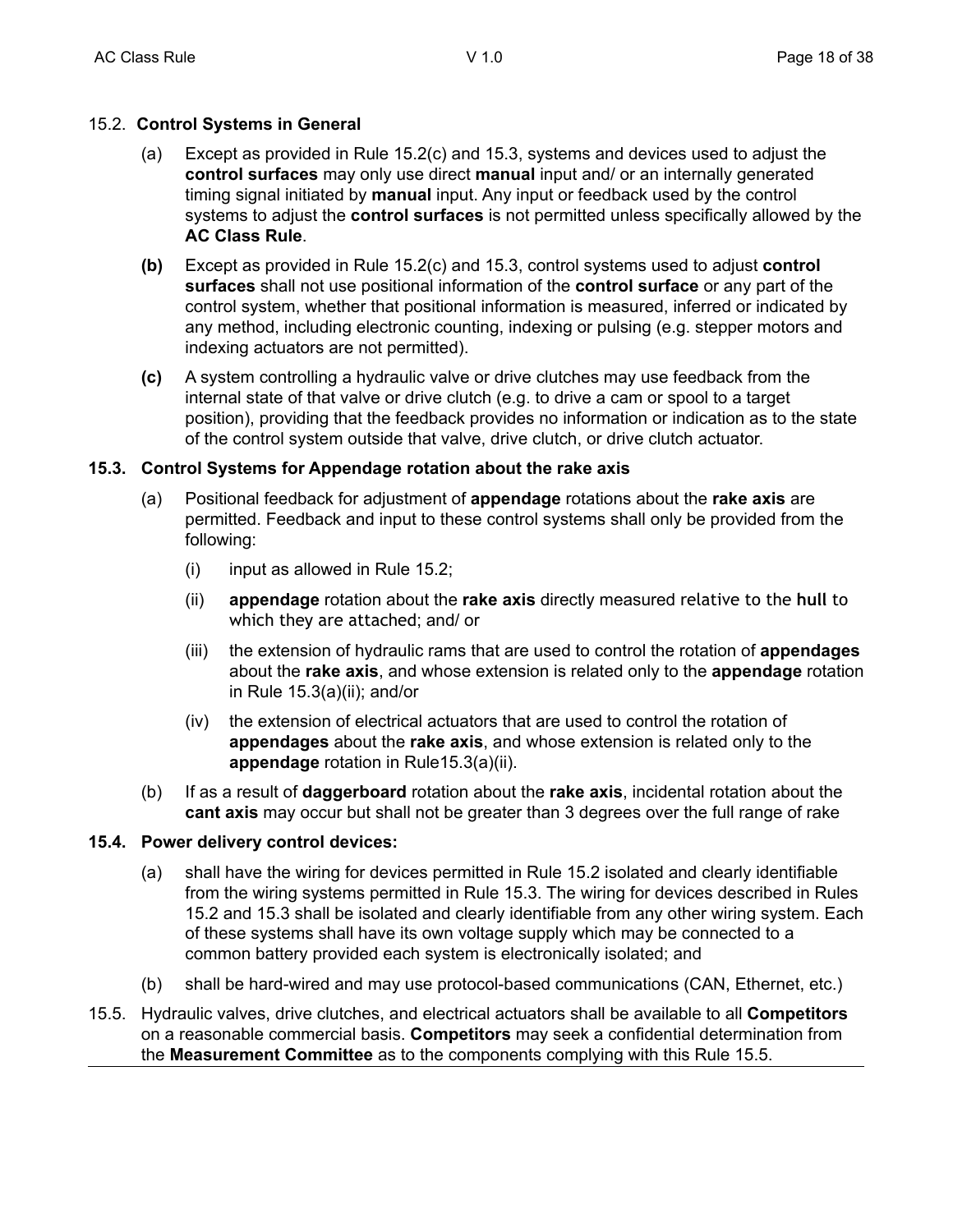#### **16. MANUAL POWER AND STORED ENERGY**

- 16.1. Power for the adjustment of the **control surfaces** shall only be:
	- (a) from **manual** power;
	- (b) as allowed in Rule 16.2; or
	- (c) from the effect of gravity and the direct contact with wind or sea on that **control surface**, except that:
		- (i) **rudder** rotations (including a **rudder wing** that is connected to a **rudder**) about the axis on the **hull centerplane** may be linked; and
		- (ii) power from one **daggerboard** rotation or translation shall not be used to adjust a different rotation or translation of that **daggerboard**.

For the purposes of Rule 16.1, **wing** is considered as a single control surface.

- 16.2. The use of stored energy and non-manual power is prohibited, except for:
	- (a) small springs (or collections thereof), shock cords (or collections thereof), and similar passive devices that deliver less than:
		- (i) 50 J of energy;
		- (ii) 500 N of force; and
		- (iii) 10 Nm of torque.
	- (b) nominal amounts of energy stored in hydraulic systems that when isolated from the hydraulic accumulators permitted in Rules 16.2(c) and 16.2(d) deliver less than 0.25 liters hydraulic oil from all hydraulic systems combined, when the system is discharged after pressurizing to maximum pressure;
	- (c) low pressure hydraulic or gas accumulators of less than 6 bar which provide back pressure to a hydraulic system to prevent cavitation, but do no significant work themselves;
	- (d) one **manually**-pressurized hydraulic pressure accumulator as specified by the **Measurement Committee**, used to energize the hydraulic system that controls **appendage** rotations about their **rake axes** and any incidental rotation of the **daggerboard** in the **cant axis** as permitted in Rule 15.3;
	- (e) two **manually**-pressurized hydraulic pressure accumulators as specified by the **Measurement Committee**, used to energize the hydraulic system that controls **daggerboard** extension. These accumulators may be linked;
	- (f) batteries to power electric bilge pumps;
	- (g) batteries to power instruments, on-board crew communication and **ACEA** media equipment; and
	- (h) batteries and small capacitors used to operate the control devices permitted in Rule 15 provided none of the power is used in the adjustment of a **control surface**.
- 16.3. **Manually** powered electrical systems shall only use direct current (DC) and operate at voltage less than 60 volts.
- **17. CREW**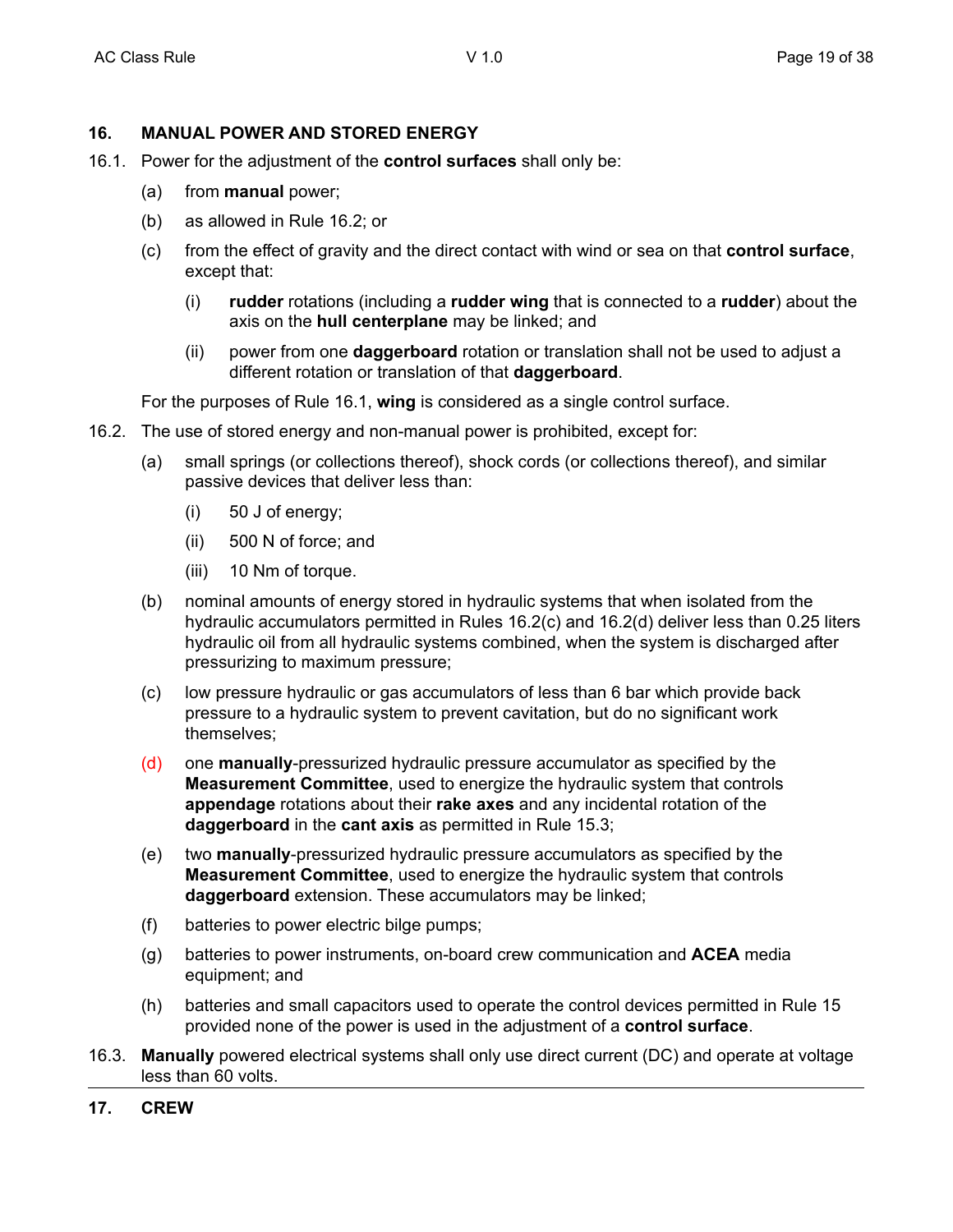- 17.1. There shall be six crew (unless reduced while racing due to accident or injury).
- 17.2. The total weight of crew, dressed in light shorts only, shall not be greater than 525 kg. Compliance with this Rule 17.2 will be determined by the **Measurement Committee**, and may not be protested by **Competitors**. Crewmembers shall be weighed prior to competing in a race, as specified by the **Measurement Committee**. The **Measurement Committee** will use that recorded weight for any verification of compliance until the next specified crew weighing date. In the event that a crewmember is re-weighed at any time, a new weight will be recorded and will be used for any subsequent verification of compliance.
- 17.3. The weight of clothing and equipment carried (including food, drink and mandated personal safety equipment) shall be no more than 8.5 kg per crewmember. The crew clothing and equipment shall be weighed dry.
- 17.4. Crew clothing and equipment shall not retain water for the purpose of increasing weight.
- 17.5. While racing, crew shall not be below the cockpit sole and or inside the enclosed watertight volume of a **hull** except during emergencies or briefly to perform inspections.
- **17.6.** Crew shall comply with Appendix G Safety Equipment and Appendix I Media and Race Committee Equipment.

#### **SECTION C**

## **18. GENERAL LIMITS ON MATERIALS AND CONSTRUCTION**

- 18.1. Limits on materials and construction methods in Rule 18 apply except where altered by Rules 19, 20, 21 and 22.
- 18.2. A maximum of 15 kg of **FRP** constituent parts from commercially-available ex-stock material (e.g. tube, plate, etc.) may be used in the construction of the **AC Class Yacht**, provided that no single constituent part exceeds 3.0 kg. These constituent parts are not constrained by the materials limits and construction methods otherwise set out in the **AC Class Rule**.
- 18.3. Boron and Beryllium are prohibited except when used as an alloy in concentrations of less than 0.00042%, or in electronic components.
- 18.4. The use of electron beam or any other non-thermal radiation cure of composites is prohibited. This does not prohibit the use of conductive heating with electrical current for the cure of composites.
- 18.5. Sandwich construction techniques are permitted. Any component materials used in the core shall have a compressive modulus of elasticity in any direction not exceeding 75 GPa, and shall only be composed of aluminum honeycomb, meta-aramid (Nomex) honeycomb, timber or foam.
- 18.6. The temperature of **FRP** components, other than **jibs** and **rigging**, shall not exceed 135 degrees Celsius at any time during construction and post construction.
- 18.7. No **FRP** component shall have **fiber modulus** greater than 395 GPa.
- 18.8. Isotropic materials shall have an elastic modulus less than 220 GPa, except for bearings that are part of commercially available hardware.
- 18.9. Pressure applied at any time during construction of **FRP** components, other than **jibs**, shall not exceed 7.0 atmospheres, but this limitation shall not prohibit building methods including the use of clamps or mechanical fastenings, wrapping, and winding etc.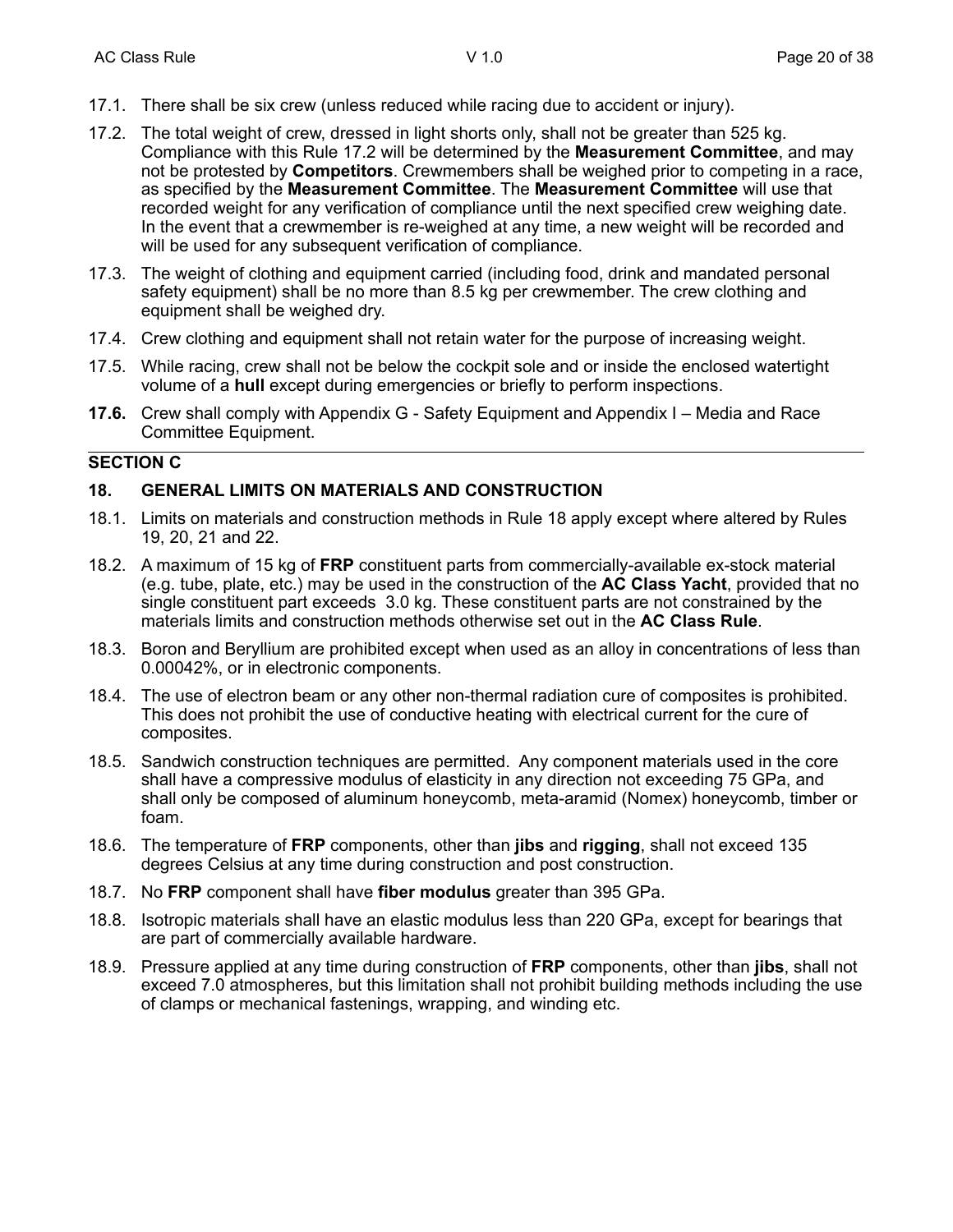- 18.10. Materials with elastic modulus exceeding that specified in the **AC Class Rule** may be used provided:
	- (a) the largest dimension of each particle does not exceed 1 micron; and
	- (b) the total weight of that material in any **FRP** laminate does not exceed 1% of the weight of that **FRP** laminate.

## **19. HULL AND CROSS STRUCTURE LIMITS ON MATERIALS AND CONSTRUCTION**

- 19.1. No **FRP** used to construct the **hull**, **cross structure**, and their internal structures shall have **fiber modulus** greater than 245 GPa.
- 19.2. **Cross structure, hulls** and their internal structures shall not have pressure applied at any time during construction that exceeds 1.0 atmosphere, but this limitation shall not prohibit building methods including the use of clamps or mechanical fastenings, wrapping, and winding, etc.
- 19.3. The shell weight of any **hull** surface (skins, core, and core bonding adhesive) shall not be less than 2.600 kg/m2, excluding any paint and fairing. This limit applies to all areas of the **hull** (including exposed cockpit surfaces) that are exposed to the sea and/or weather.
- 19.4. Core of the **cross structure**, **hull** or watertight bulkheads as per Rule 7.10, shall not have a density less than 50 kg/m3 .
- 19.5. The shell weight of any **cross structure** surface, represented in Rule 8.1, (skins, core, and core bonding adhesive) shall not be less than  $2.200 \text{ kg/m}^2$ , excluding any paint and fairing.
- 19.6. Skin weight on each side of watertight bulkheads required by Rule 7.10 shall be not less than 0.900 kg/m<sup>2</sup>, including fiber and resin but excluding paint, fairing, core bond adhesive, core and any other constituent material. Core thickness for these bulkheads, excluding any bonding materials, shall be no less than 0.012 m, except for core tapers which shall not be shallower than 1 in 5. Single skin techniques may be employed in the construction of bulkheads, however the weight per unit area shall not be less than the required sandwich weight per unit area defined above.

# **20. WING SPAR LIMITS ON MATERIALS AND CONSTRUCTION**

- 20.1. Core used in the **wing spar** shall not be less than 0.010 m thick, except:
	- (a) within 0.050 m of the **wing centerplane** and within 0.075 m of the aft corners of the wing spar "D" section;
	- (b) within 0.100 m of the **wing spar** top plane;
	- (c) within region F (from Appendix D);
	- (d) in way of fittings, bulkheads and splices; and
	- (e) for core tapers which shall be no shallower than 1 in 5.
- 20.2. The shell weight (skins and if fitted, core, and core bonding adhesive) shall not be less than:
	- (a) 1.82 kg/m2 for the outside surface of the **wing spar**; and
	- (b) 1.65 kg/m<sup>2</sup> for the shear web.

#### **21. HARDWARE AND RIGGING LIMITS ON MATERIALS AND CONSTRUCTION**

21.1. Hardware and fittings shall be constructed of wood, polymer, aluminum alloys, **FRP**, titanium, or steel and steel alloys, bronze, brass or a combination thereof, except bearings as permitted in Rule 18.8.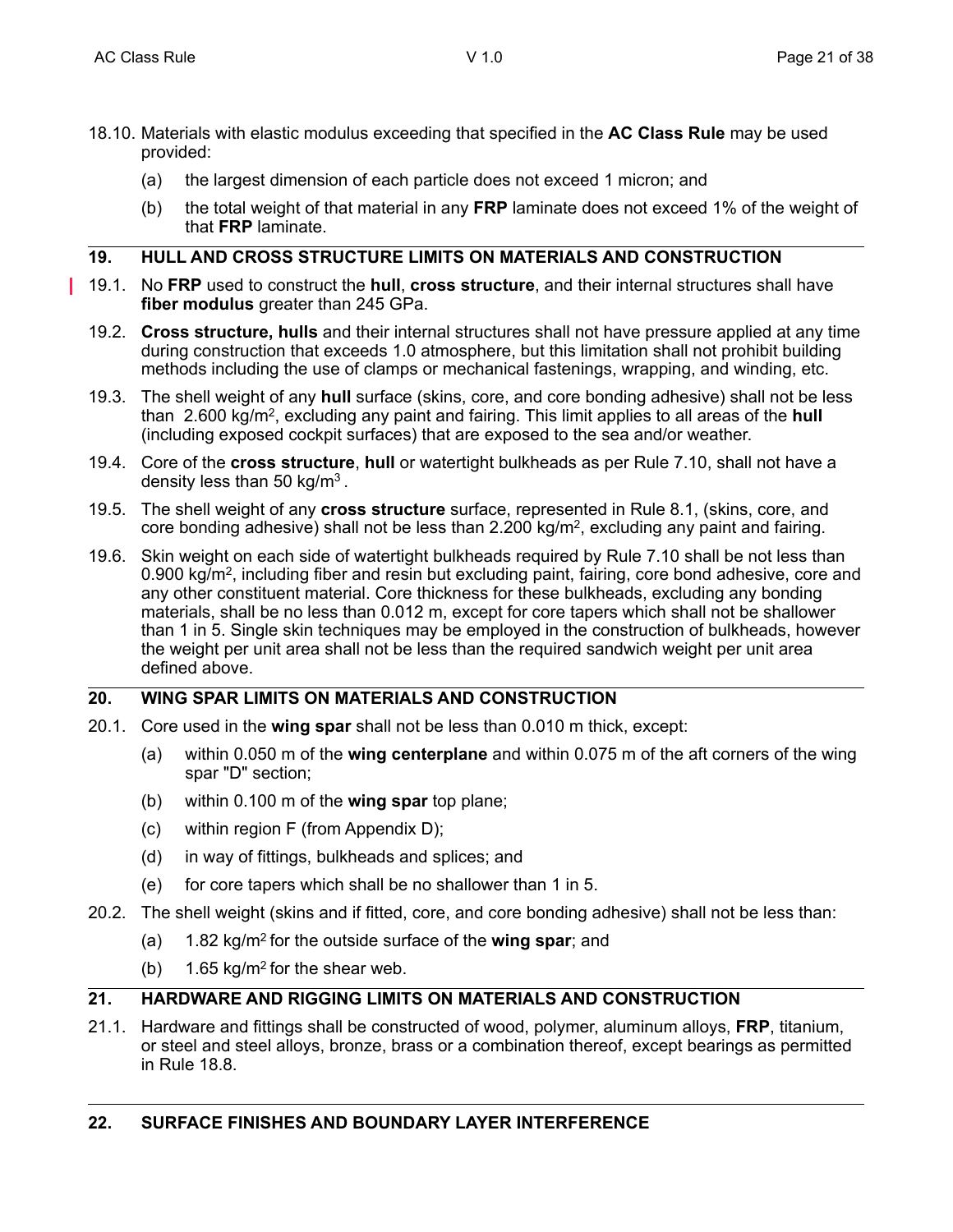- 22.1. The outermost surface of **hulls**, **appendages, appendage** fairings, and **cross structure** shall be:
	- (a) painted using only paint systems generically specified as two-component linear polyester saturated aliphatic polyurethane, two-component epoxy urethane, or two-component acrylic urethane, and manufactured by International, Awlgrip, Akzo Nobel, DuPont, or Resene, except as specifically permitted by Rule 22.1 (b). No materials other than specified manufacturer-supplied retardants, accelerants, thinners and pigments shall be added. Similarly, the specific gravity of the paint shall not be altered with any material other than those specified above. The **Measurement Committee** may authorize the use of comparable paint products from other manufacturers provided those products meet comparable requirements for product standardization, compliance, and testing;

or

- (b) unpainted, provided that surface complies with the requirements of Rule 18 and as altered by Rules 19, 20 and 21 and does not contain leaching materials or other components designed to reduce surface friction.
- 22.2. In addition to Rule 22.1:
	- (a) the application of vinyl or other plastic film over the surface of the **hulls** for advertising or branding is allowed, provided that the film shall not be specially textured or otherwise manufactured in a way that could improve the characteristics of the flow of water inside the boundary layer; and
	- (b) small quantities of friction-reducing compounds (for example, McLube) may be applied prior to racing, and only to the surface of a **daggerboard** where it passes through the **daggerboard** bearings, and solely for the purpose of reducing bearing friction while raising and lowering the **daggerboard**. A **Competitor** shall have received the approval of the **Measurement Committee** for the type and quantity of friction-reducing compounds to be used for this purpose.
- 22.3. The outermost surfaces of the **hulls**, **appendages, appendage** fairings, and **cross structure** may be sanded and cleaned with normal concentrations and quantities of detergents or similar materials. However, while afloat on a scheduled race day, no substances shall be present on these surfaces other than those permitted in Rules 22.1 and 22.2.
- 22.4. Devices in, on or near the surface of any **hull**, **appendages** and **appendage** fairings, the purpose or effect of which is or could be to bleed off or alter the water or air flow of the boundary layer, including (but not limited to) holes in surfaces and Large Eddy Break-Up Devices (LEBUs), are prohibited. Normal through-**hull** fittings (such as self-bailers, drains, and boatspeed transducers) are permitted.
- 22.5. Specially textured surfaces, including (but not limited to) riblets and compliant surfaces, are prohibited.
- 22.6. Electric, magnetic, sonic, thermal, chemical (other than permitted by Rule 22.2(b)) and other methods, the purpose or effect of which is to reduce the surface drag of the water or air in the boundary layer, are prohibited.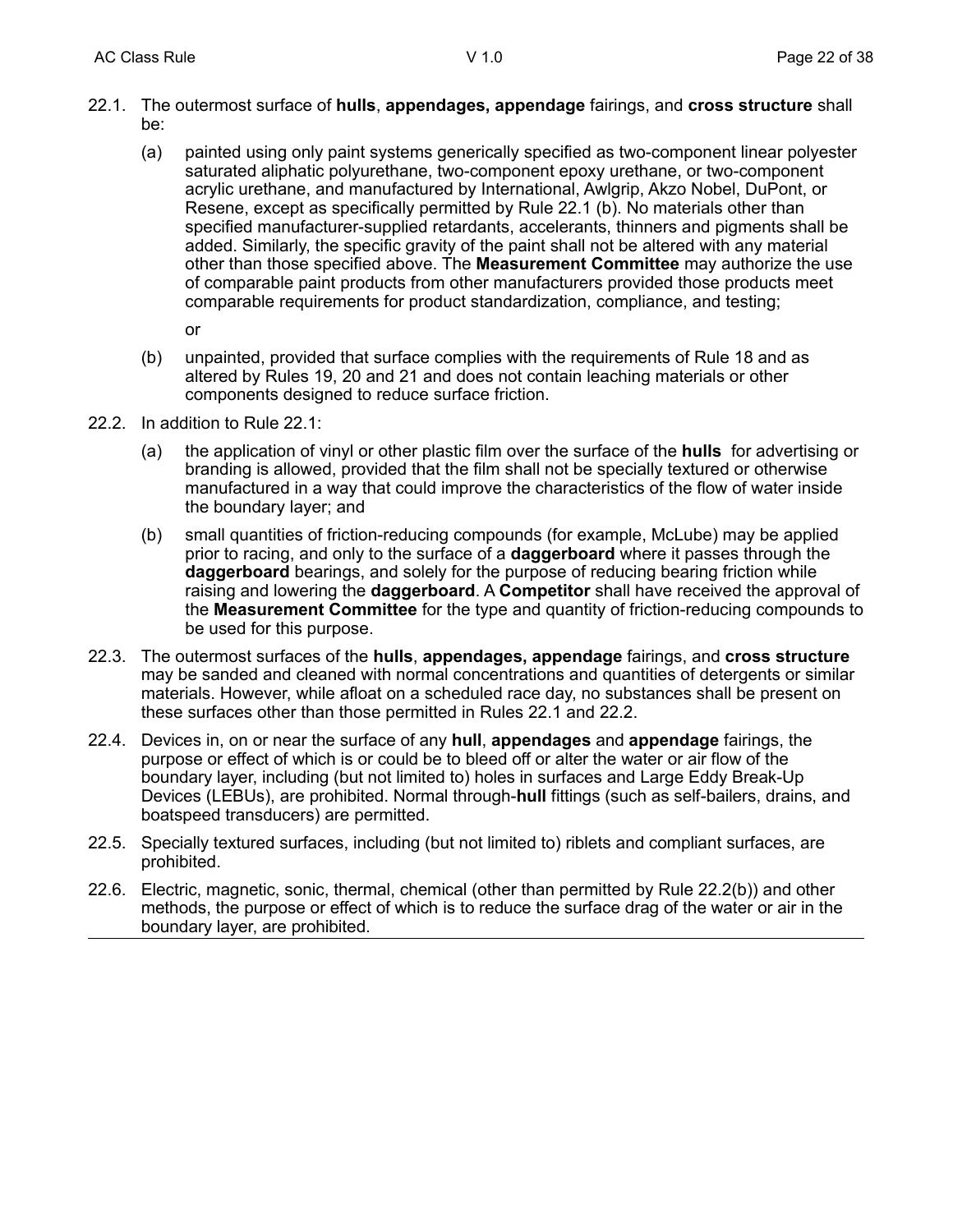# **SECTION D**

## **23. MEASUREMENT MARKS**

- 23.1. The **Measurement Committee** may place measurement marks on **AC Class Yachts**. Such marks include, but are not limited to, reference screws or punch marks, measurement bands, and **measurers'** signatures and/or seals or stickers on any component. These marks may be defined in the **hull**, **cross structure,** and **wing** IGES files.
- 23.2. Measurement marks of any type placed or otherwise confirmed by a member of the **Measurement Committee** shall not be moved, removed, altered, or replaced without written permission from the **Measurement Committee**.

#### **24. DECLARATIONS**

- 24.1. **Competitors** shall provide the **Measurement Committee** declarations signed by the relevant designer(s), builder(s) and **Competitor's** representative affirming that:
	- (a) **hull(s)** have been constructed from materials (including surface finishes) and using the methods permitted by the **AC Class Rule**;
	- (b) **cross structure** except for items listed in Rules 8.6 (a) and (b) has been constructed from materials and using the methods permitted by the **AC Class Rule**;
	- (c) **appendages** have been constructed from materials (including surface finishes) and using the methods permitted by the **AC Class Rule**; and
	- (d) the **wing spar** has been constructed from materials and using the methods permitted by the **AC Class Rule**.

The form of this declaration shall be as shown in Appendix B. The **Measurement Committee** may require additional declarations of a similar form to confirm compliance with any other aspect of the **AC Class Rule**.

24.2. **Competitors** shall provide to the **Measurement Committee** a material usage schedule and the material manufacturer's certificate of compliance for **FRP** used in each component described in Rule 24.1. However, documentation is not required for wet-laminate **FRP** materials used in the construction of any component, provided that the total quantity of wet-laminate **FRP** is less than 5% by weight of the total **FRP** materials used in the construction of that component. Details of the documentation required shall be published by the **Measurement Committee** per Rule 26.1.

## **25. INSPECTION AND MEASUREMENT**

- 25.1. **Competitors** shall permit and assist all inspections and measurements by a **measurer** and the **Measurement Committee**, and shall afford all reasonable facility to carry out such measurements and inspections, including during construction. **Competitors** shall provide measurement information reports to **measurers** as requested.
- 25.2. For establishing continuing compliance with Rule weight limits, the **Measurement Committee** will determine and record the weight of any components, modifications, repairs, additions, subtractions, or replacements to a degree of precision and using methodology they determine to be practical and appropriate for that purpose (including re-weighing). **Competitors** shall provide all assistance to the **Measurement Committee** required by them in tracking these changes.
- 25.3. The **measurer** shall take at least two (2) **hull** laminate samples per **hull**, no larger than 0.065m in diameter and from a location of his choosing.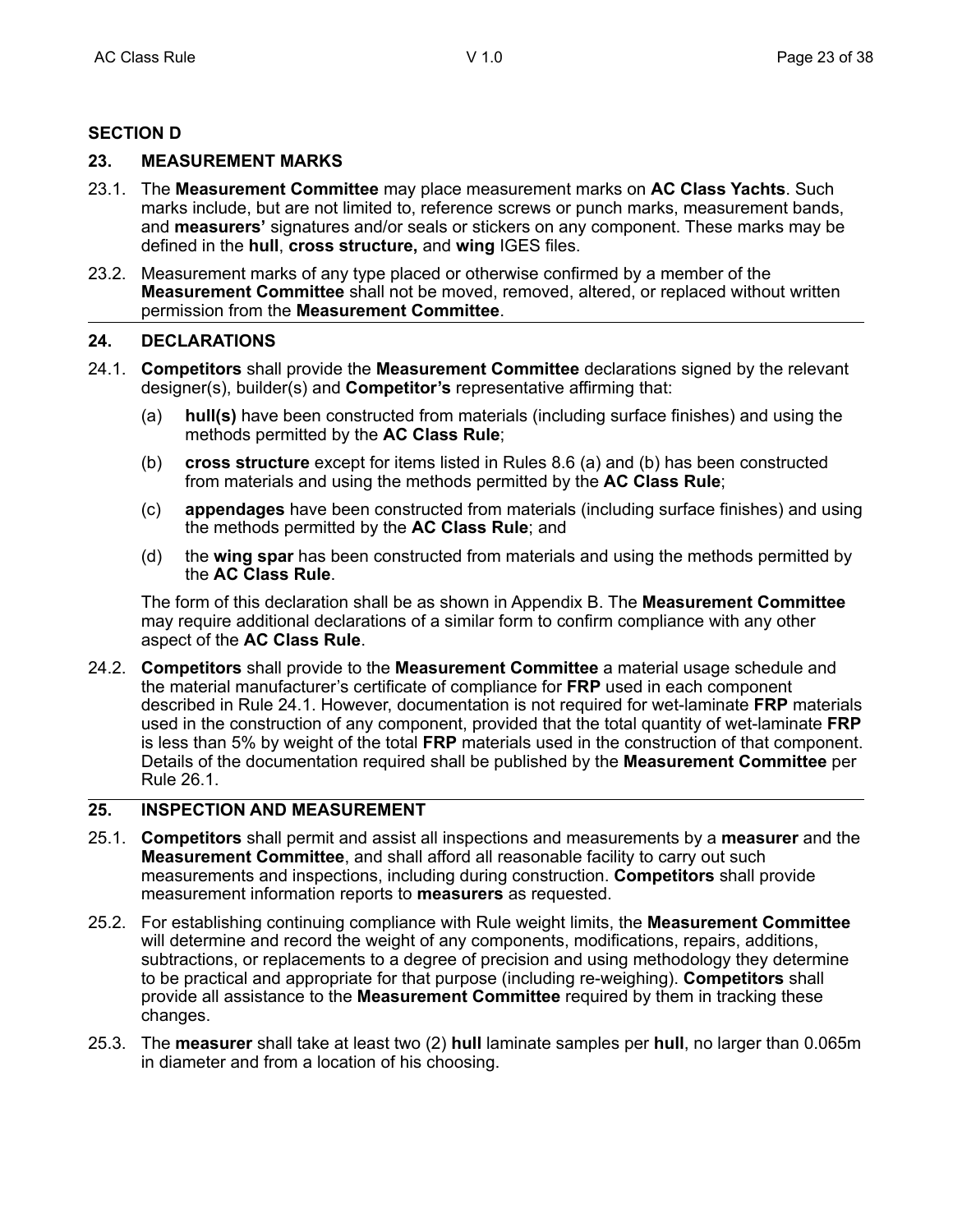- 25.4. The **measurer** shall take at least two (2) laminate samples per **wing spar**, no larger than 0.065 m in diameter from a location of his choosing.
- 25.5. The **Measurement Committee** reserves the right to take samples of the paint or vinyl from the **hull** and/or **appendages** for analysis by the manufacturer to ensure that only the specified paint systems have been used.
- 25.6. An **AC Class Yacht** may be re-measured in whole or in part at the discretion of the **Measurement Committee**.
- 25.7. A **measurer** who becomes aware that a **Competitor** may have failed to comply with the **AC Class Rule** shall advise the **Measurement Committee**.
- 25.8. Weights shall be corrected for local gravitational effects to the geographic datum of the venue.
- 25.9. When carrying out measurement ashore, the **measurer** shall allow a reasonable time to drain water from the **AC Class Yacht** and allow the substitution of wet **rigging** with equivalent dry **rigging**.

## **26. MEASUREMENT PROCEDURES**

26.1. Measurement equipment specifications and measurement methodology are determined by the **Measurement Committee** and will be available to all **Competitors**.

#### **27. MEASUREMENT CONDITIONS**

- 27.1. The **AC Class Yacht** shall be brought to **measurement condition** to determine the **measurement weight** and center of gravity as referenced in Rule 6.11. The **measurement condition** includes everything aboard the **AC Class Yacht** during a race, in its racing position, or equivalent longitudinal position, except the following:
	- (a) the **wing** as it was weighed in **wing measurement condition**;
	- (b) crew;
	- (c) crew clothing and equipment carried on the person while racing;
	- (d) the **jib** (including **jib** bags, luff cables and hanks); and
	- (e) food and drinks.

#### **27.2.** In **appendage measurement condition**:

- (a) **appendages** shall be in the position resulting in their deepest draft possible while sailing; and
- (b) **rudder** root chords shall be parallel with the **hull centerplane**;
- 27.3. The **wing** in **wing measurement condition** shall:
	- (a) be capable of being weighed by horizontal suspension from two points, however the **measurer** may use alternative weighing arrangements if he believes they will yield more accurate results;
	- (b) be oriented as per **wing measurement position**;
	- (c) include all equipment attached to or mounted on the **wing** and in their normal racing position; and
	- (d) have all **rigging** in place and pulled down tight along the **wing**.
- 27.4. Any component of the **wing** not included in Rule 27.3(c) shall be included in **measurement weight**.
- 27.5. With the approval of the **Measurement Committee**, a removable temporary device to support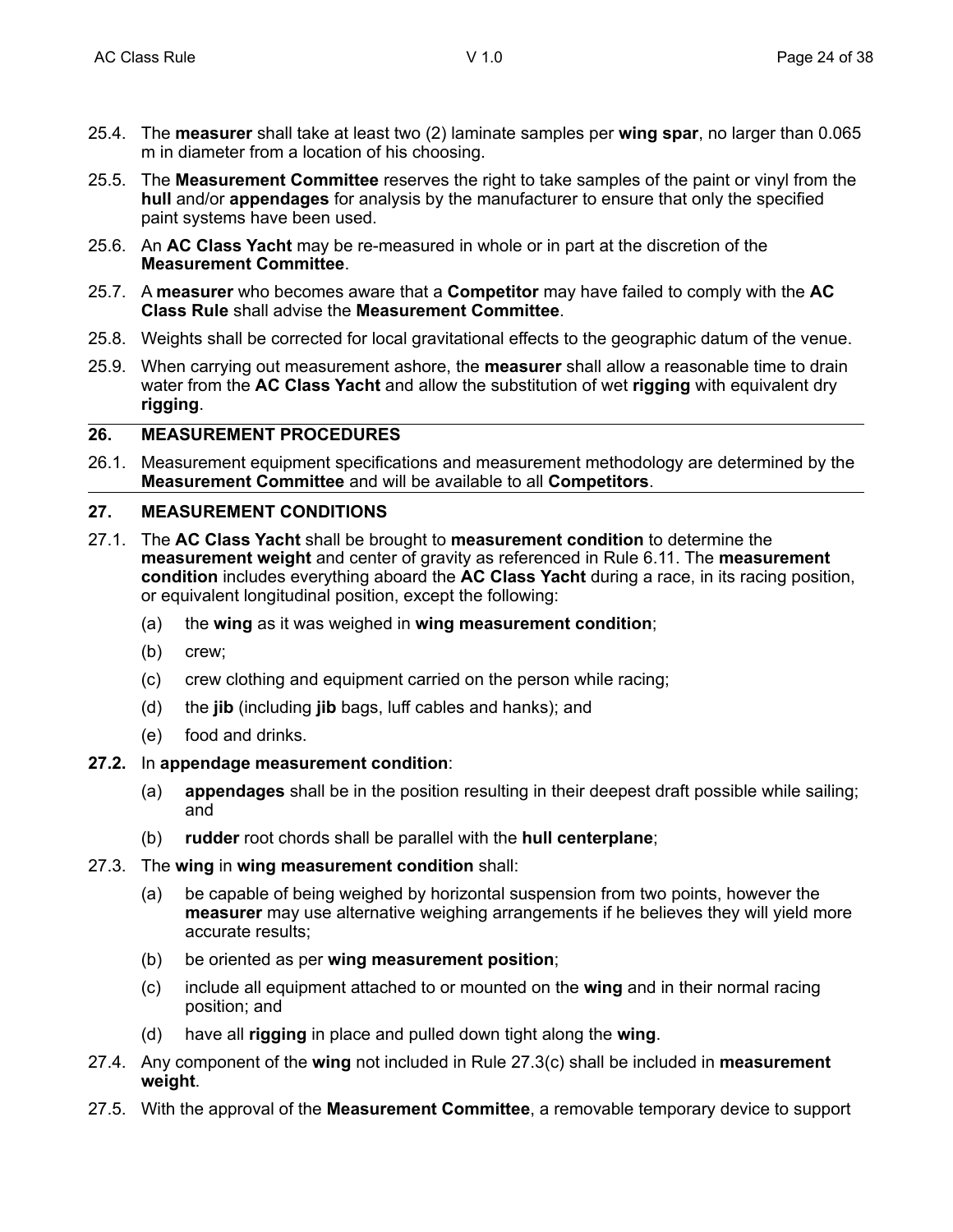the forward **cross structure** in the way of the **tack point** may be fitted during determination of **measurement weight**. The effects of this device on **measurement weight** will be tared out by the **Measurement Committee**. See Rule 14.3 (b) specifying allowed tension applied by this device.

#### **28. MEASUREMENT CERTIFICATE**

- 28.1. When the **Measurement Committee** concludes that the **AC Class Yacht** complies with the **AC Class Rule**, it shall issue to the **Competitor** a measurement certificate as in Appendix A and shall retain a copy for its own records. The **Measurement Committee** shall provide a copy of the front page to the **Regatta Director** for public dissemination.
- 28.2. **Competitors** shall obtain approval of the **Measurement Committee** prior to making any repairs or any other changes which, individually or cumulatively, could impact on the **AC Class Yacht's** compliance with her measurement certificate or any other aspect of the **AC Class Rule**.
- 28.3. The measurement certificate ceases to be valid if there is any change to:
	- (a) any information recorded on the **AC Class Yacht's** measurement certificate;
	- (b) the shape of the **hull** surface, except for flexible surfaces on the upper part of the **hull** as permitted by Rule 7.8;
	- (c) the shape of the **appendage** surfaces;
	- (d) the shape of the **cross structure** (excluding fittings);
	- (e) the shape of the measured **wing** surface in **wing measurement position** (excluding shape changes due to changing film tension so long as the tolerances in rule 12.3 are respected); or
	- (f) the longitudinal center of gravity caused by movement of equipment that was included in **measurement condition**, that results in a pitch moment difference greater than 50 kg.m . (Note: limits of Rule 6.11 still apply).
- 28.4. The **Measurement Committee** shall withdraw an **AC Class Yacht's** measurement certificate when they have reason to believe it no longer complies with this **AC Class Rule**.
- 28.5. An **AC Class Yacht** shall have only one valid measurement certificate at any one time.
- 28.6. The **Measurement Committee** shall hold **AC Class Yacht** data and information in strict confidence. The **Measurement Committee** may supply data or information to an appropriate independent official, if the **Measurement Committee** is satisfied the data and information will be held in strict confidence.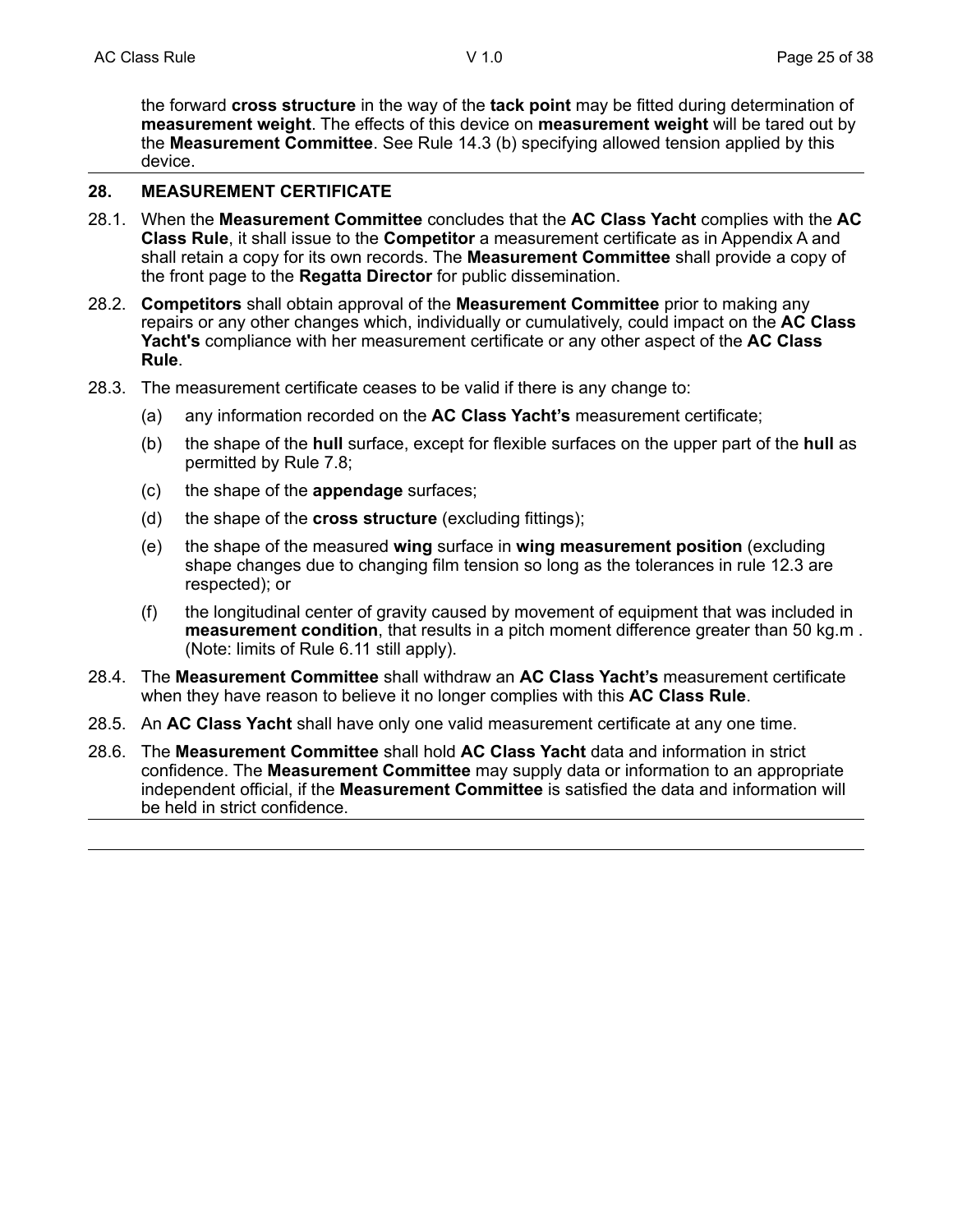# **APPENDIX A — MEASUREMENT CERTIFICATE**

# **AC Class Yacht Measurement Certificate**

Name of Yacht:

Yacht Identification Number:

Measurement Certificate Number:

Designer(s):

Builder(s):

Owner(s):

# **VALIDATION**

We confirm that this yacht has been measured in accordance with the **AC Class Rule**, and has been found to be in compliance with the Rule.

Signatures of Issuing **Measurers** (on behalf of the **Measurement Committee**) Date of Certification: Supersedes Certificate No. & Date: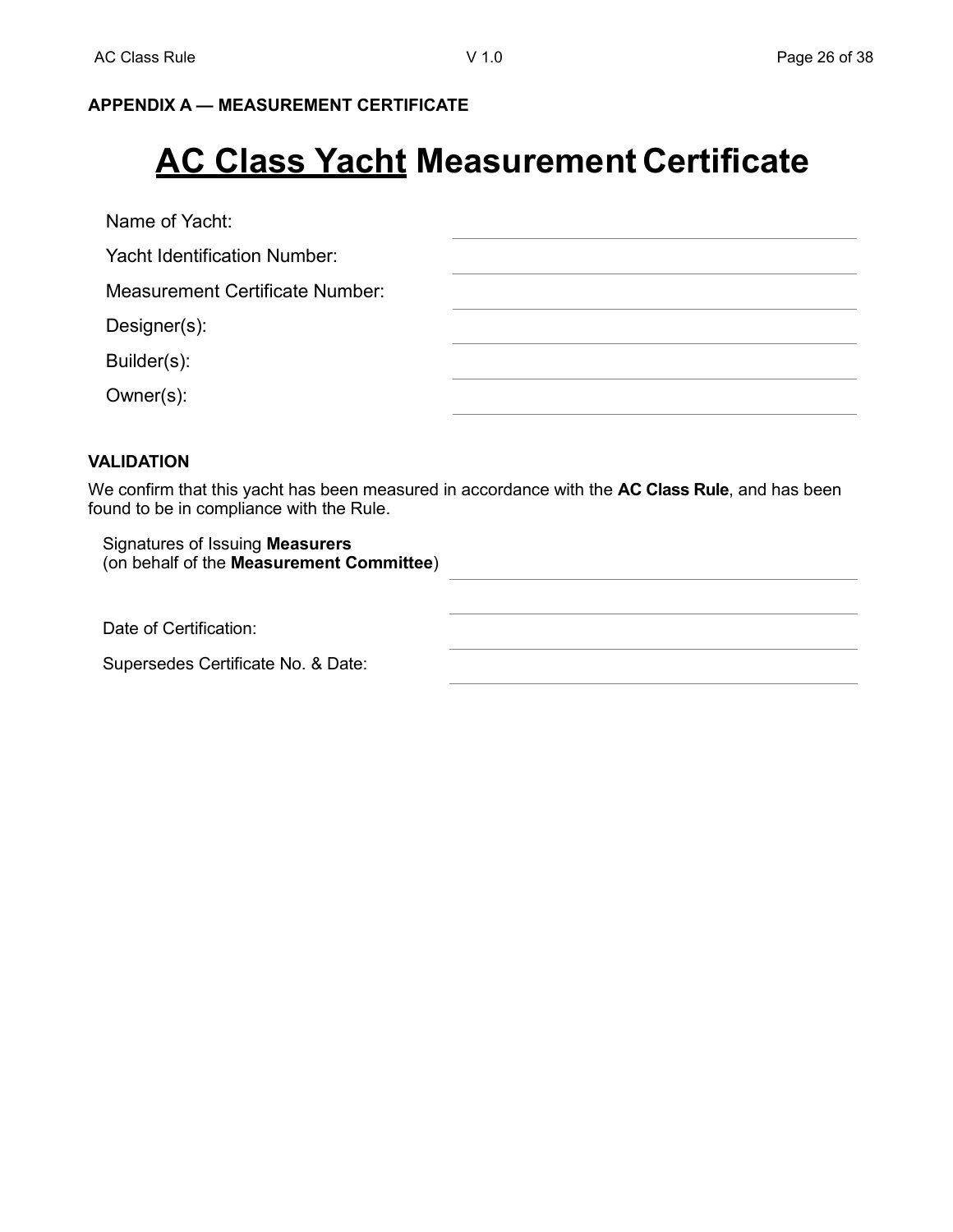| <b>Sailing Weight</b>         | kg |
|-------------------------------|----|
| <b>Wing Weight</b>            | kg |
| <b>Wing center of gravity</b> |    |

# **COMPONENTS**

| Port Daggerboard             |  |
|------------------------------|--|
| Starboard Daggerboard        |  |
| Port <b>Rudder</b>           |  |
| Port Rudder Wing             |  |
| Starboard Rudder             |  |
| <b>Starboard Rudder Wing</b> |  |
| Wing                         |  |

**Measurer:** Signature:

Measurer: Signature: Signature: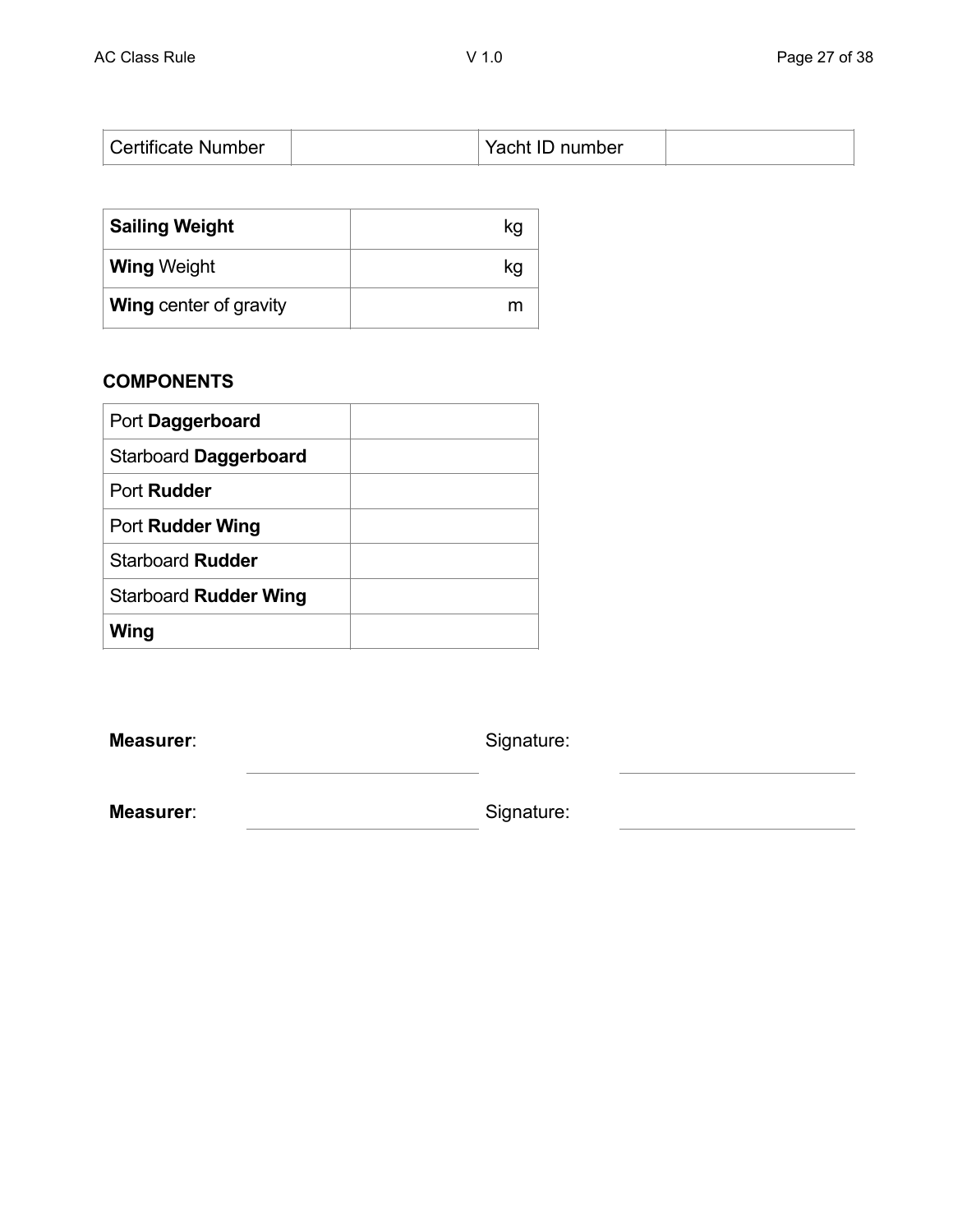## **APPENDIX B — DECLARATIONS**

#### **HULL CONSTRUCTION DECLARATION**

#### **DESIGNER'S DECLARATION**

I, the designer of the yacht

declare that the **hulls** have been designed and to the best of my knowledge, built, only from materials, and using building methods, and shape as permitted in the **AC Class Rule**.

Designer (Block Letters) Signature Constantine Date Date

**BUILDER'S DECLARATION**

permitted in the **AC Class Rule**.

I, the builder of the yacht

Builder (Block Letters) Signature **State State Controllery** Date

declare that the **hulls** have been built only from materials, and using building methods, and shape as

#### **OWNER'S DECLARATION**

I, the owner of the yacht

declare that to the best of my knowledge, the **hulls** have been built only from materials, and using building methods, and shape as permitted in the **AC Class Rule**.

Owner or Authorized Representative (Block Letters) Signature Date

This declaration is to be preceded by a completed material usage schedule as set out in Rule 24.2.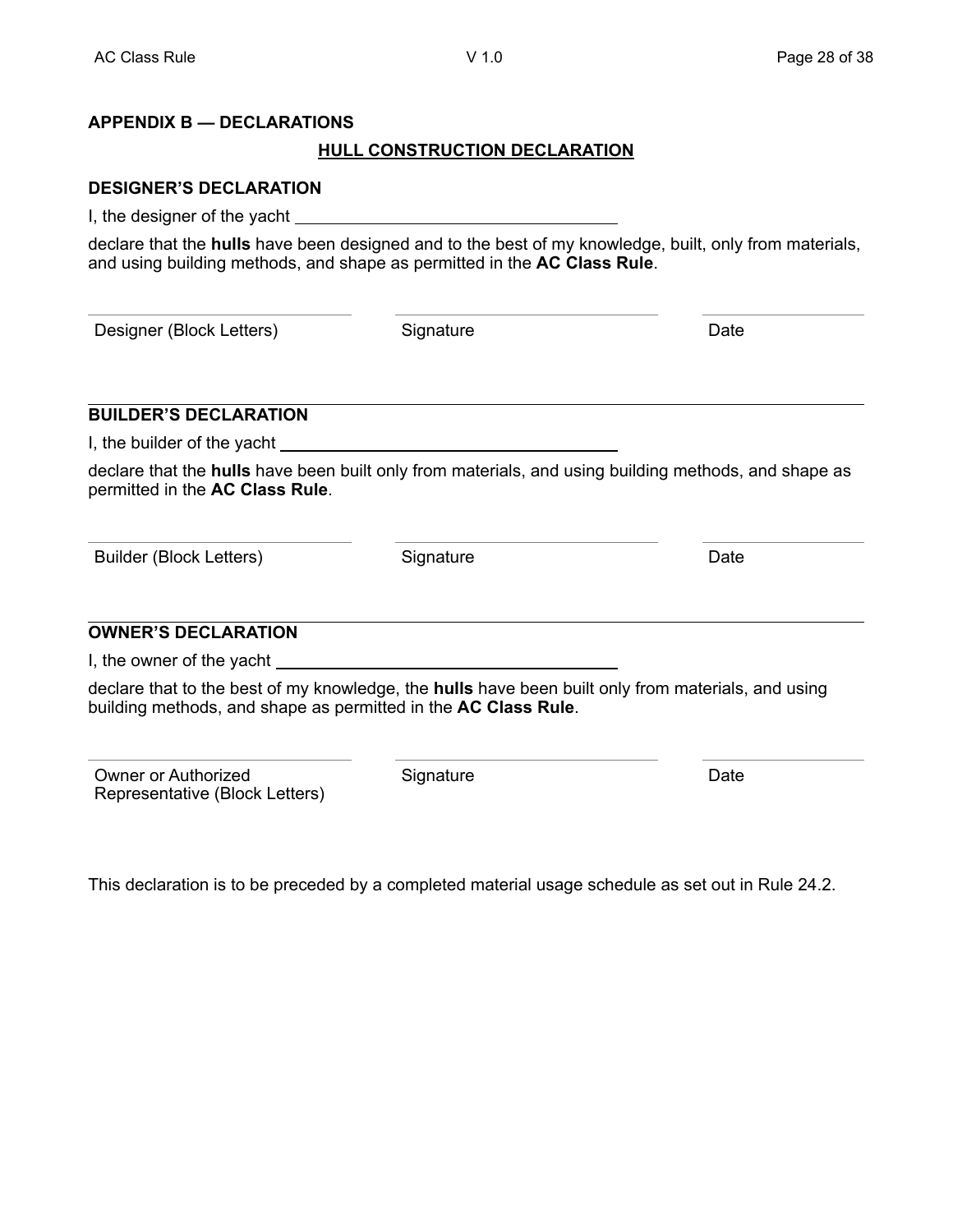#### **COMPONENT DECLARATION**

| <b>Competitor:</b> | Component |
|--------------------|-----------|
|                    |           |

#### **DESIGNER'S DECLARATION**

I declare that the component named and referenced above has been designed, and to the best of my knowledge, is constructed only from materials, and using building methods, and shape as permitted in the **AC Class Rule**.

Designer (Block Letters) Signature Signature Date

#### **BUILDER'S DECLARATION**

I declare that the component named and referenced above, is constructed only from materials, and using building methods, and shape as permitted in the **AC Class Rule**.

Builder (Block Letters) Signature Signature Date

## **OWNER'S DECLARATION**

I declare that the component named and referenced above is, to the best of my knowledge, constructed from materials, and using building methods, and shape as permitted in the **AC Class Rule**.

| Owner or Authorized            |  |  |  |
|--------------------------------|--|--|--|
| Representative (Block Letters) |  |  |  |

Signature Date

This declaration is to be preceded by a completed material usage schedule as set out in Rule 24.2.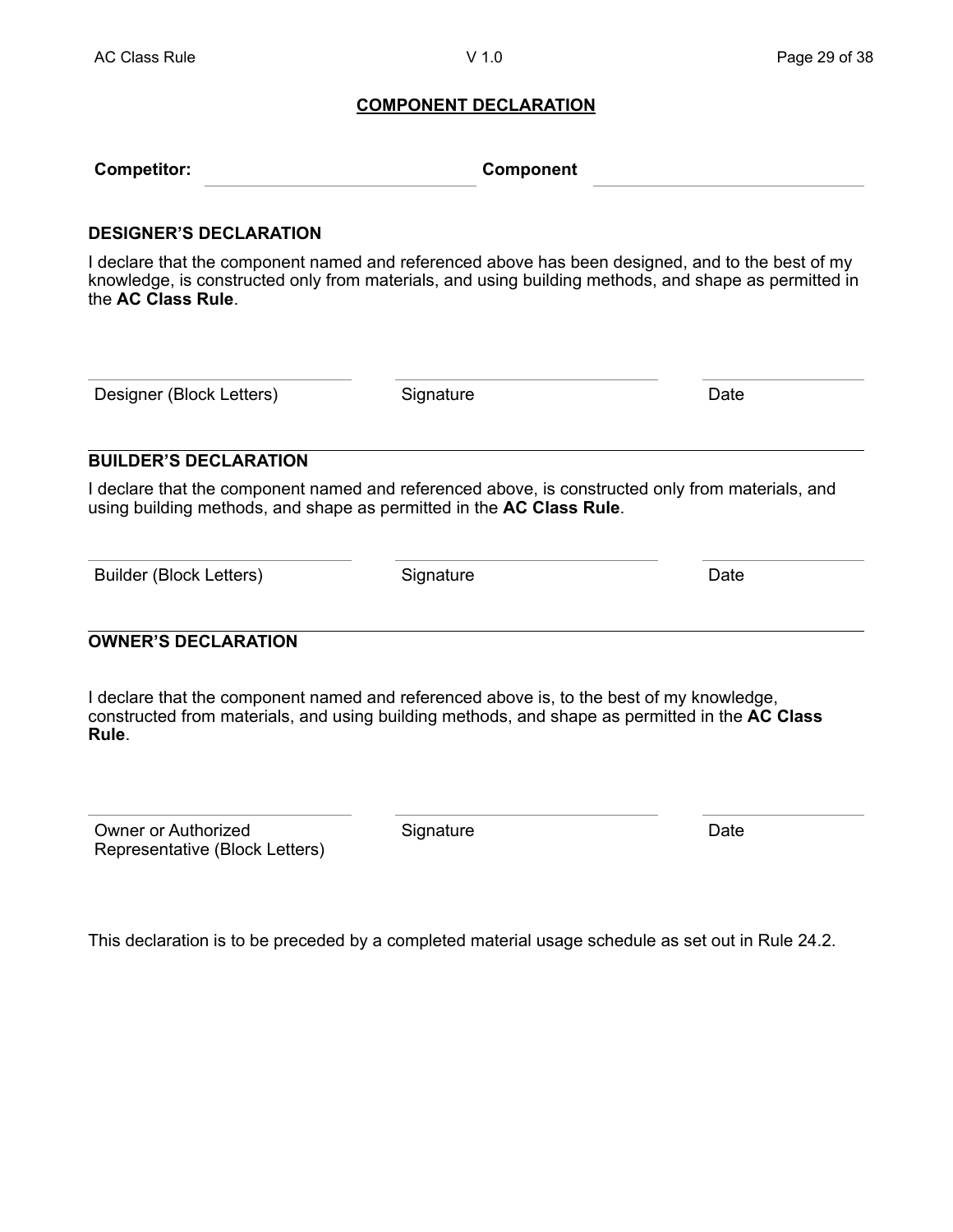## **STRUCTURAL TEST DECLARATION**

| <b>Competitor:</b> | Component |  |
|--------------------|-----------|--|
| Date of Test:      |           |  |

#### **ENGINEER DECLARATION**

I declare that the component named and referenced above has properly completed the required structural tests detailed in Appendix H. The component named and referenced above has passed such tests in accordance with the prescribed requirements.

| Engineer who supervised the |
|-----------------------------|
| test(s)                     |

Signature Date

# **OWNER'S DECLARATION**

I declare that to the best of my knowledge, the component named and referenced above has properly completed the required structural tests detailed in Appendix H. The component named and referenced above has, to the best of my knowledge, passed such tests in accordance with the prescribed requirements.

Owner or Authorized Representative (Block Letters) Signature Date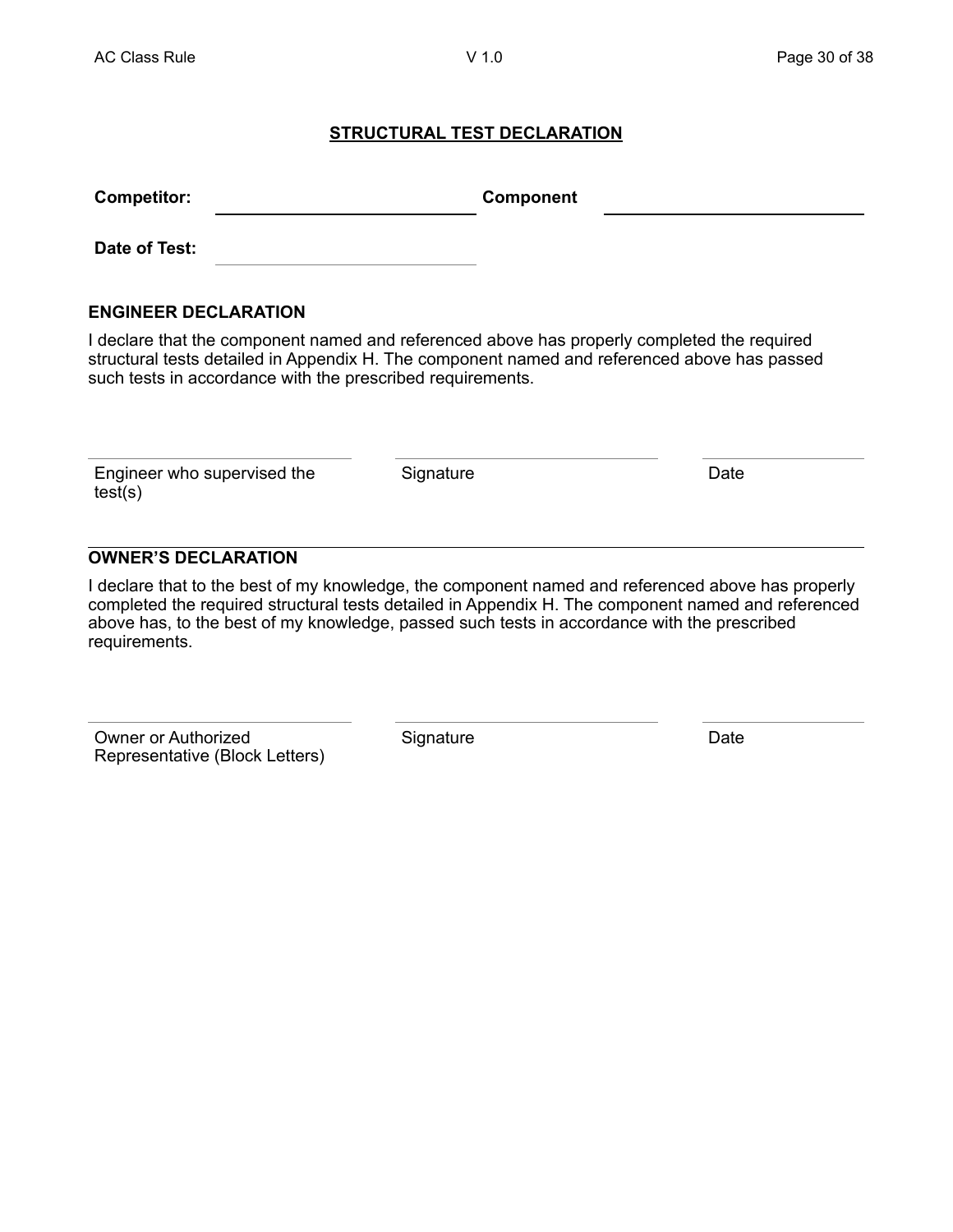# **APPENDIX C – HULLS CONFIGURATION DIAGRAM**

The weight of each **hull** shall not be less than xxx kg. The measured weight shall include all permanently bonded composite components, but excluding any fittings, deck hardware, appendage control devices, rigging, instrumentation, paint and fairing, and cross structure attachment hardware.

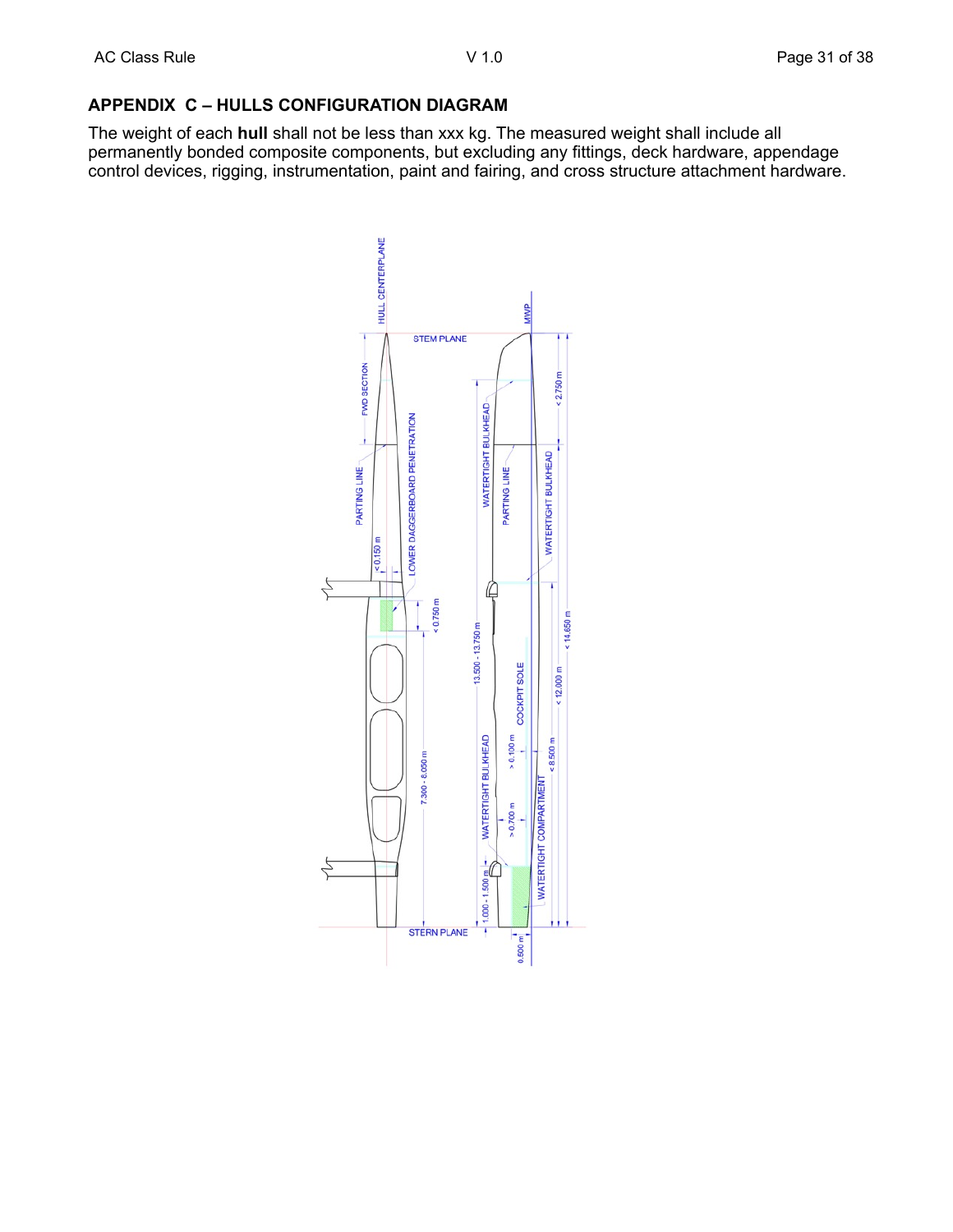## **APPENDIX D — CROSS STRUCTURE**

The weight of each **cross structure** component shall not be less than as shown in Table 1. The measured weight shall include all permanently bonded composite components, but excluding any **fittings**, deck hardware, **appendage** control devices, **rigging**, instrumentation, paint and fairing, and **cross structure** attachment hardware.

#### Table 1 Cross Structure Minimum Component Weights

| <b>Forward Beam</b>  | TBD kg |
|----------------------|--------|
| Aft Beam             | TBD kg |
| Center Pod           | TBD kg |
| <b>Forward Spine</b> | TBD kg |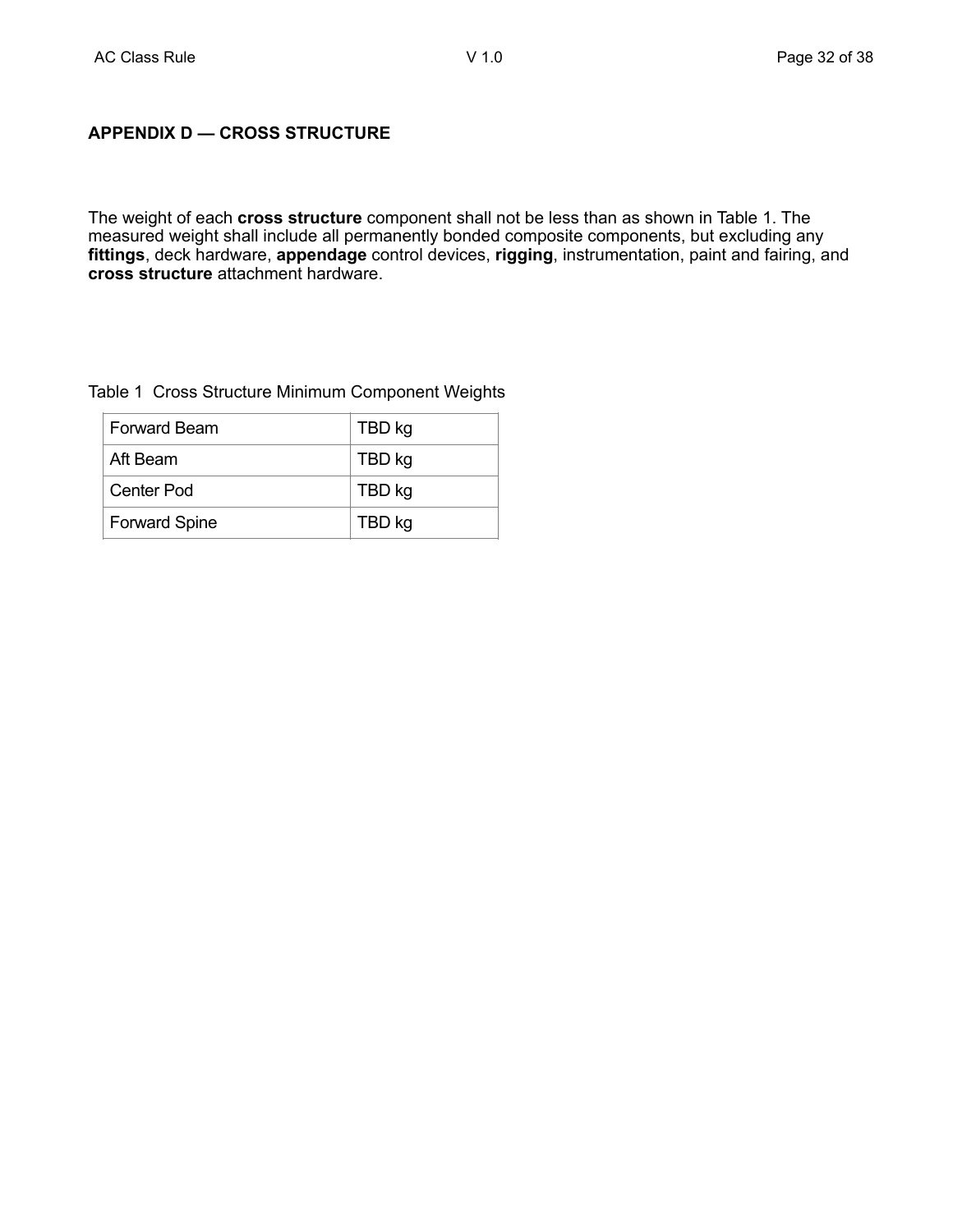

# **APPENDIX D — CROSS STRUCTURE DIAGRAM**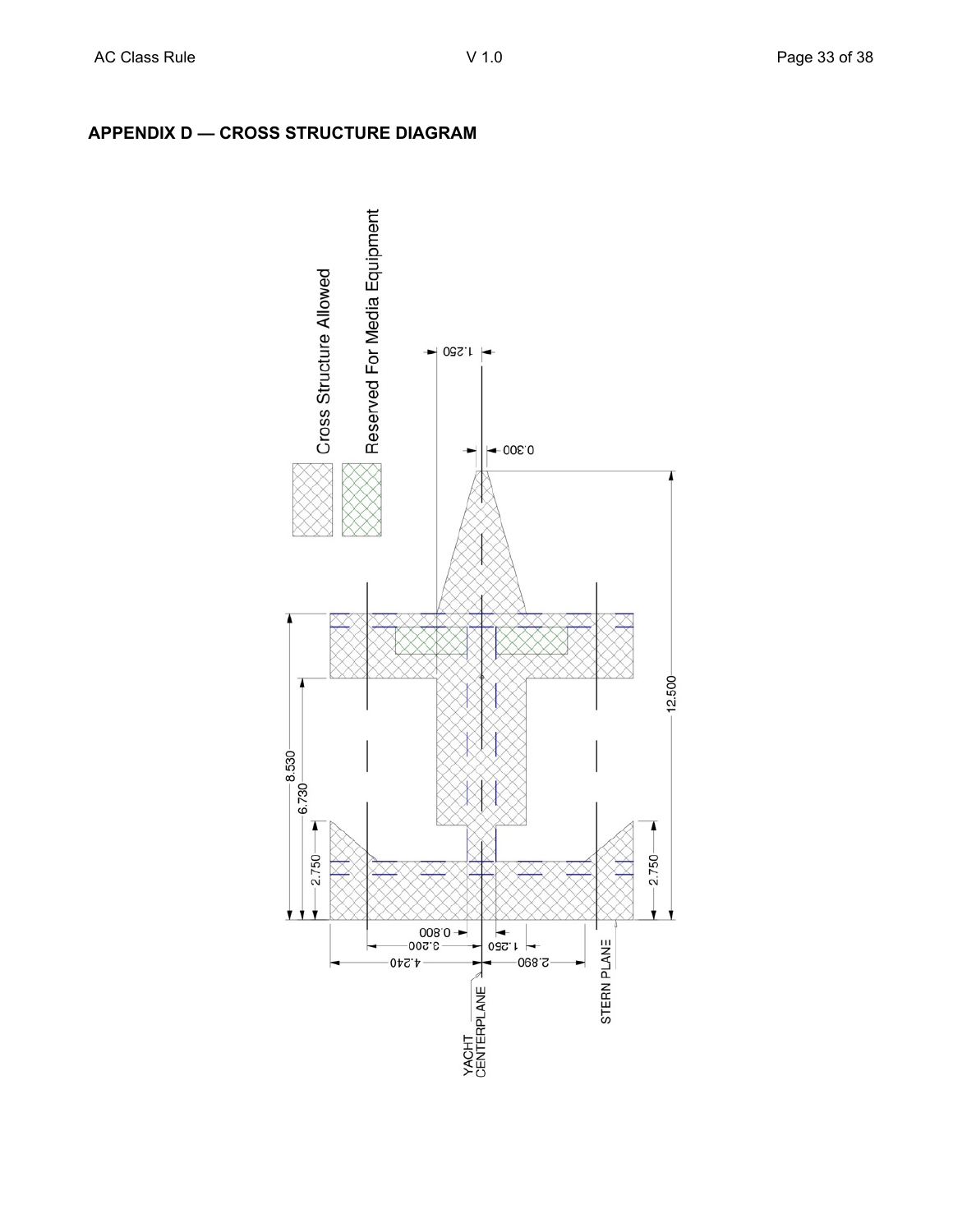Ġ.

 $635$ 

MODEL REFERENCE

۲à

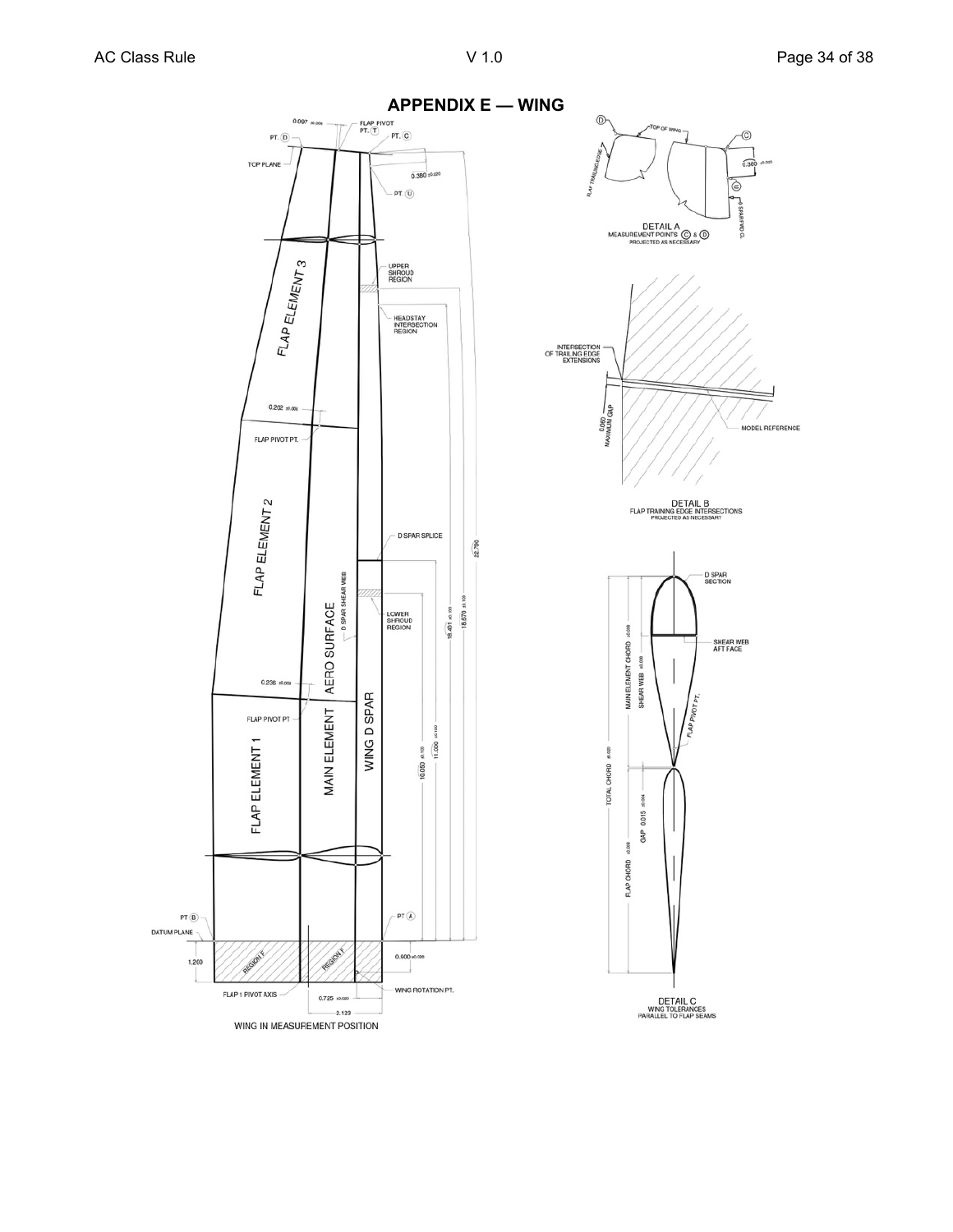

# **APPENDIX F — JIB NOMINAL PLANFORM DIMENSIONS**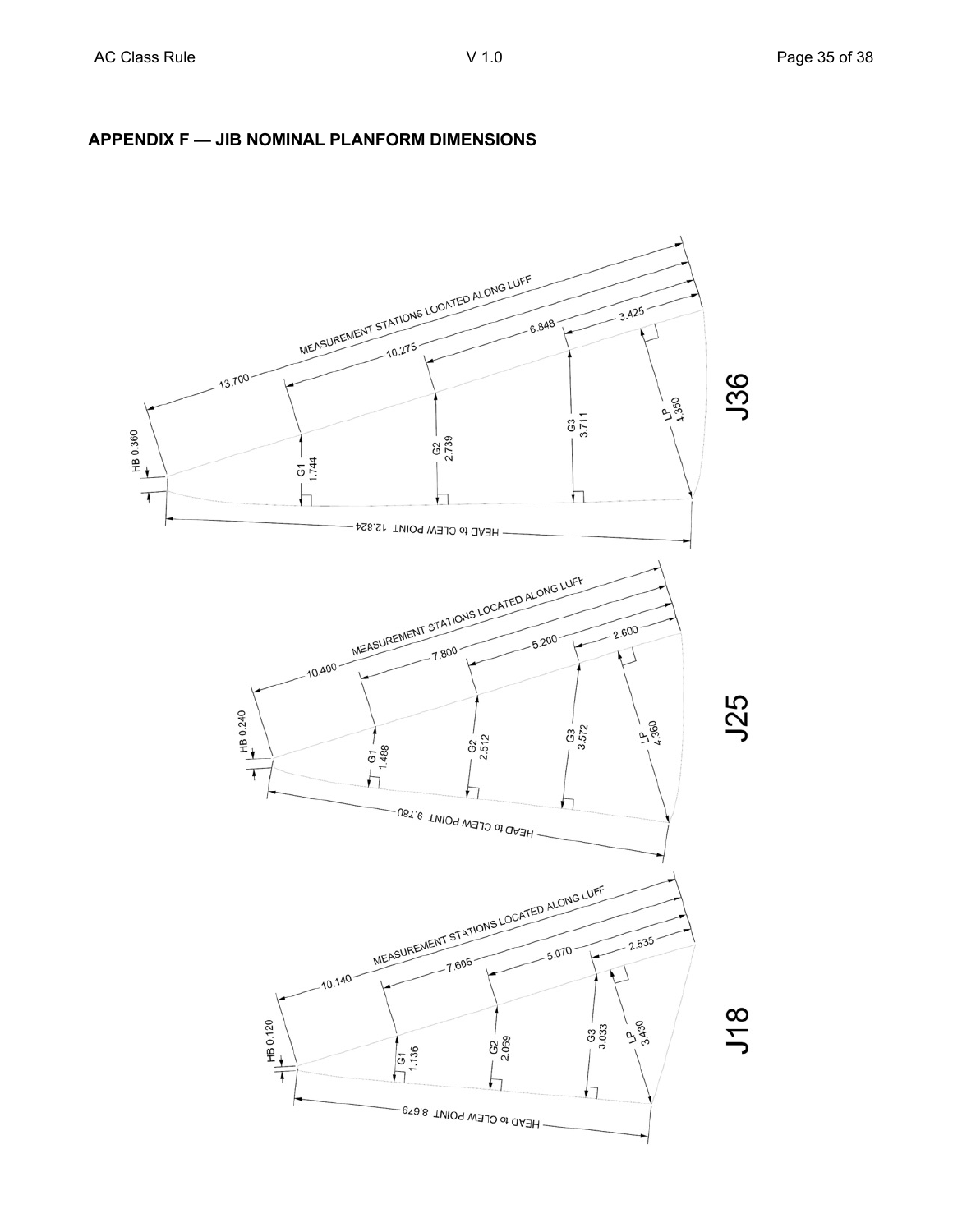#### **APPENDIX G — SAFETY EQUIPMENT**

- G1 A list of required safety equipment will be developed by the **Regatta Director** and **Measurement Committee** in consultation with **Competitors**, and the **AC Class Rule** will be amended as allowed by Rule 4 to include this safety equipment. The **Measurement Committee** may adjust the **sailing weight** as permitted by Rule 4 (a).
- G2 None of **ACEA**, the **Regatta Director** nor the **Measurement Committee** warrants or guarantees the safety, in general, of any **AC Class Yacht**, regardless of whether or not the safety equipment Rules are complied with. It is the sole and ultimate responsibility of each **Competitor** to assess the safety of its own **AC Class Yacht** and each **Competitor** assumes the risk of sailing and/or racing the same.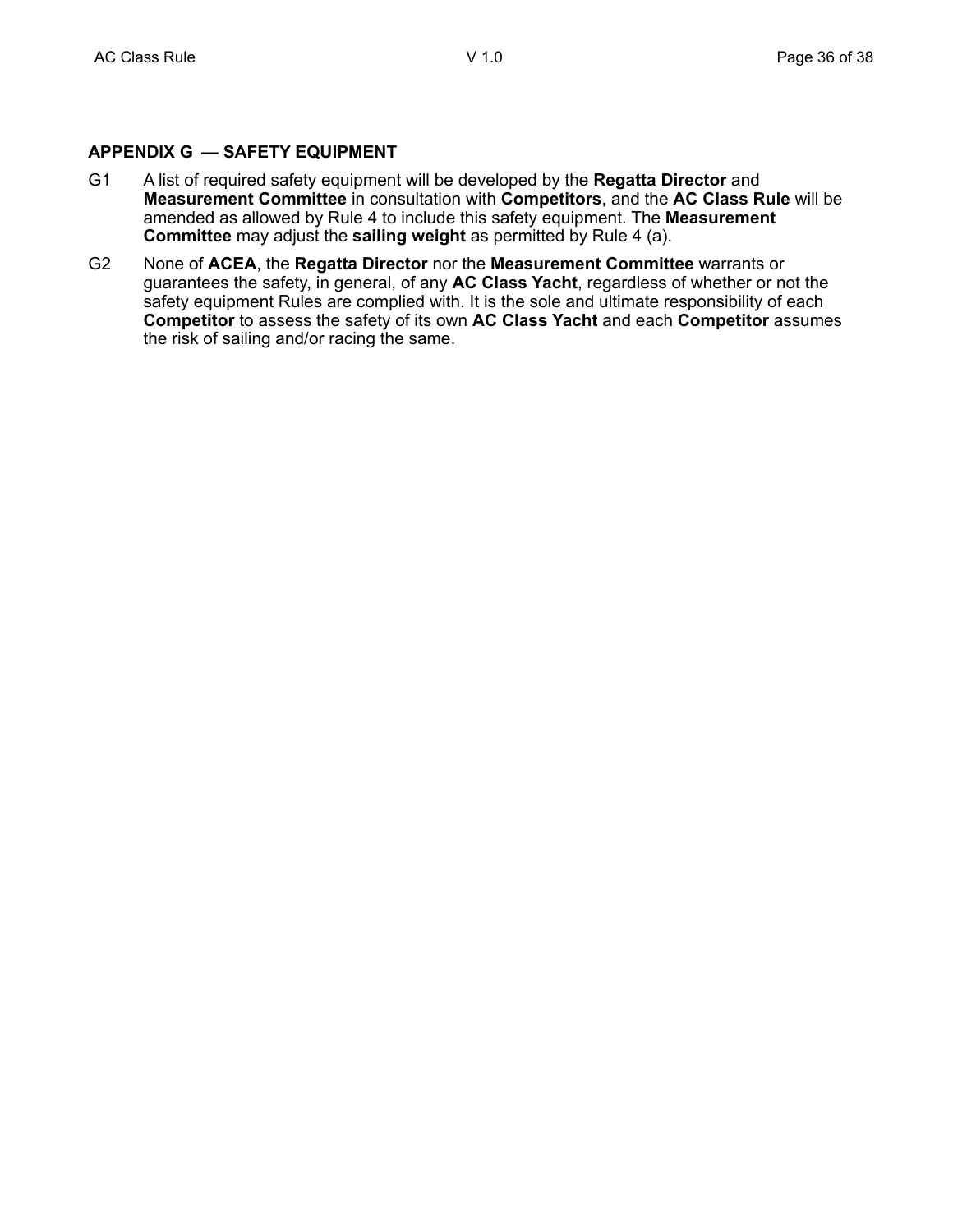# **APPENDIX H — STRUCTURAL TESTING**

- H1 It is the sole responsibility of each **Competitor** to select materials and components for its **AC Class Yacht** that fully and properly withstand the structural tests described in Rule 6.14 and this Appendix. All **Competitors** acknowledge that there is an inherent risk of damage (including latent or microscopic damage) to an **AC Class Yacht** and/or its components from structural testing and agree that none of **ACEA**, the **Regatta Director** and/or the **Measurement Committee** (collectively or severally) shall be responsible for any damage to the whole or any part or parts of an **AC Class Yacht** (and/or its components), any damage to other property and/or any injuries to person or persons (including death) caused or sustained, directly or indirectly, in whole or in part, by or resulting from the use of an **AC Class Yacht** (and/or its components) following the structural tests referenced in Rule 6.14 and this Appendix.
- H2 None of **ACEA**, the **Regatta Director** or the **Measurement Committee** warrants or guarantees the structural integrity of an **AC Class Yacht**, regardless of whether or not the structural testing is deemed to have been successful. It is the sole and ultimate responsibility of each **Competitor** to assess the structural integrity of its own **AC Class Yacht** (and its components) and each **Competitor** assumes the risk of sailing and/or racing the same.
- H3 In starting these tests, **Competitors** freely acknowledge, accept, and assume the risks that may arise from testing, sailing and/or racing their **AC Class Yachts** and they expressly waive and release each of **ACEA**, the **Regatta Director** and the **Measurement Committee** (collectively and severally) of and from any and all claims, damages, liabilities, losses, fees, and costs incurred in connection with structural testing and this **AC Class Rule**.